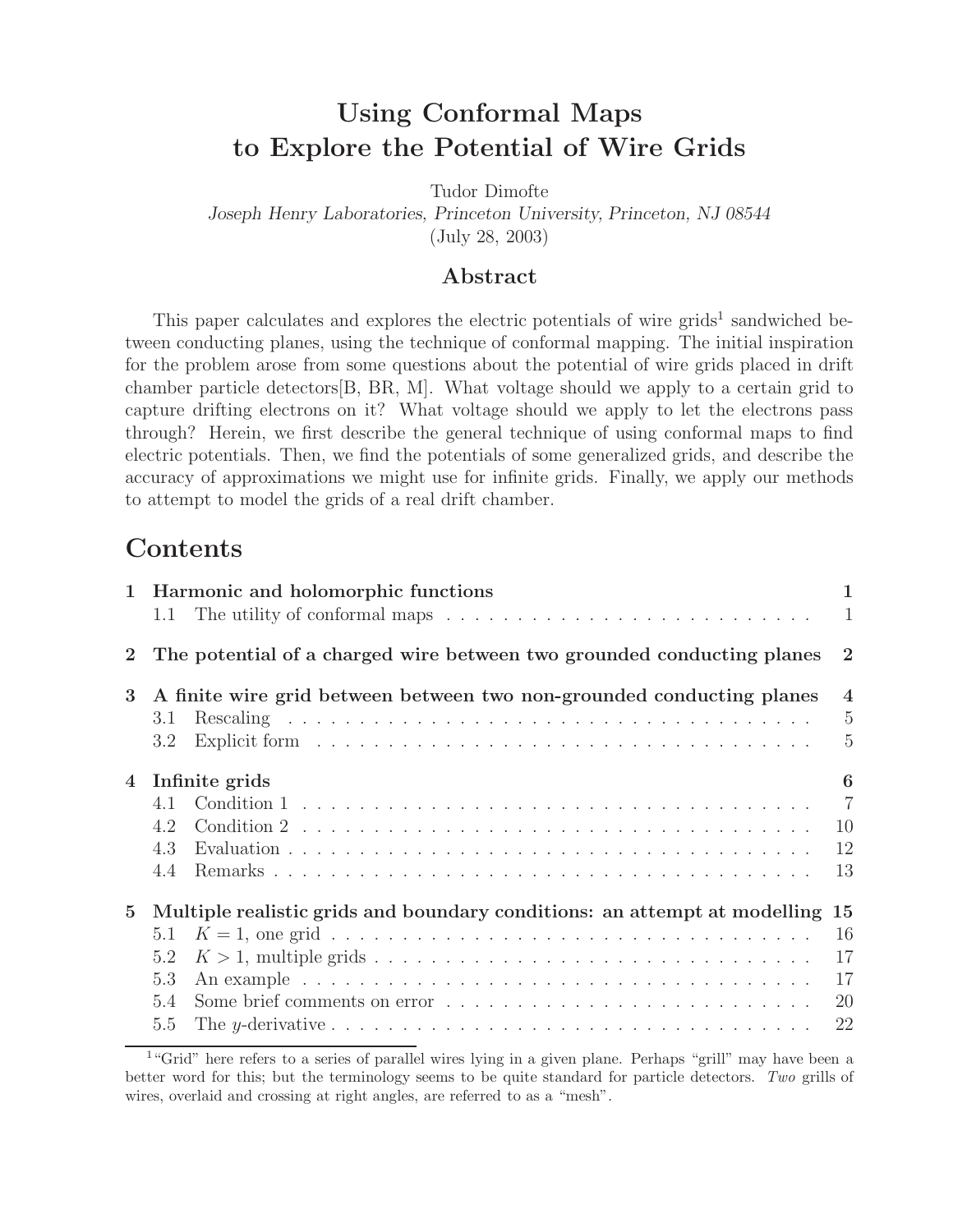## **A Extra contour plots 23**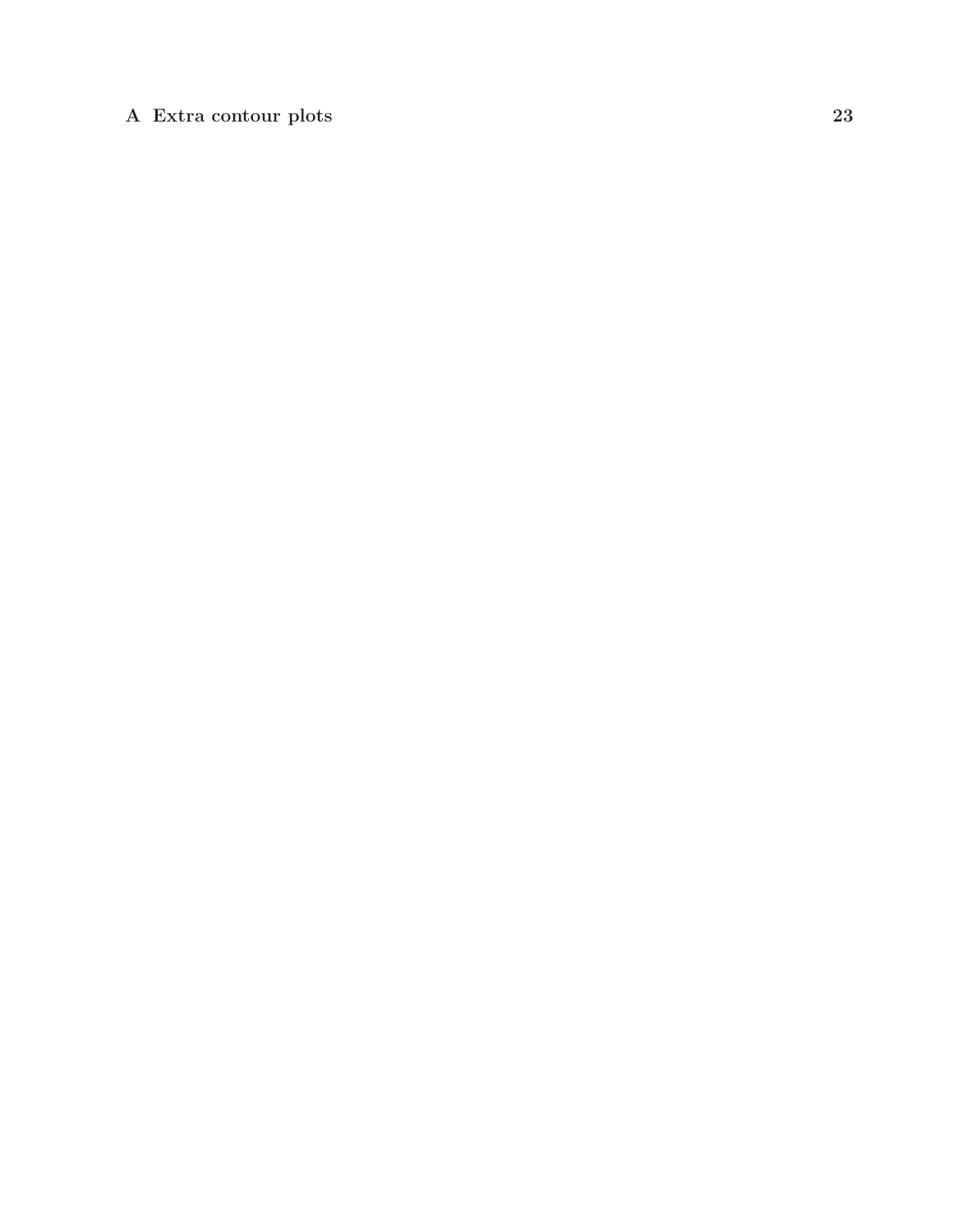## **1 Harmonic and holomorphic functions**

It is well-known<sup>2</sup> that the real and imaginary parts of a holomorphic (analytic) function<sup>3</sup>  $f(z)$  are harmonic. Indeed, writing  $f(z) = u(z) + iv(z)$ , with  $z = x + iy$ , f is holomorphic if and only if the Cauchy-Riemann equations,

$$
\frac{\partial u}{\partial x} = \frac{\partial v}{\partial y} \n\frac{\partial u}{\partial y} = -\frac{\partial v}{\partial x}
$$
\n(2)

are satisfied. But then we ge,t

$$
\Delta u = \frac{\partial^2 u}{\partial x^2} + \frac{\partial^2 u}{\partial y^2} \n= \frac{\partial}{\partial x} \left( \frac{\partial v}{\partial y} \right) + \frac{\partial}{\partial y} \left( -\frac{\partial v}{\partial x} \right).
$$

And, assuming that  $u$  and  $v$  are twice continuously differentiable,<sup>4</sup> we havee

$$
\Delta u = \frac{\partial^2 v}{\partial x \partial y} - \frac{\partial^2 v}{\partial x \partial y} = 0.
$$
\n(3)

A corresponding result holds for v.

Now consider a (real-valued) harmonic function  $h(z)$  on the complex plane,  $\triangle h = 0$ , and a holomorphic function  $f(z)$ . It can be shown that it is possible to construct a real-valued function  $j(z)$  such that  $h + ij$  is holomorphic; *i.e.* there exists a holomorphic function  $g(z)$ such that  $h = \Re(q)$ . If we take this g and compose it with our initial holomorphic function f, we obtain another holomorphic function  $g \circ f$ . But, we know then that  $\Re(g \circ f) = h \circ f$  must be harmonic. In other words, a harmonic function composed with a holomorphic function is again harmonic.

#### **1.1 The utility of conformal maps**

The above observation characterizes the use of holomorphic bijections *(i.e. conformal* maps) in finding harmonic functions. For suppose we are seeking a harmonic function  $u$  in a twodimensional region  $\Omega$  which satisfies certain boundary conditions on  $\partial\Omega$ , say  $u|_{\partial\Omega} = U$ . If  $f: \Omega \to \Omega'$  is conformal, and  $h(z)$  is harmonic in  $\Omega'$ , then  $h \circ f(z)$  will be harmonic in  $\Omega$ . If in addition h is such that  $h|_{f(\partial\Omega)} = U$ , then  $h \circ f$  will also satisfy the needed boundary conditions. So  $u = h \circ f$  is our harmonic function in  $\Omega$ .

$$
\lim_{h \to 0} \frac{f(z+h) - f(z)}{h} \tag{1}
$$

exists for all *complex* h. This is equivalent to f being analytic, *i.e.* expressible as a convergent Taylor series. <sup>4</sup>This does follow from the fact that  $f$  is holomorphic, thus infinitely differentiable.

<sup>&</sup>lt;sup>2</sup>Many of the "facts" stated here are taken from [SS], an excellent source on complex analysis.

<sup>3</sup>A complex-valued function is holomorphic if the derivative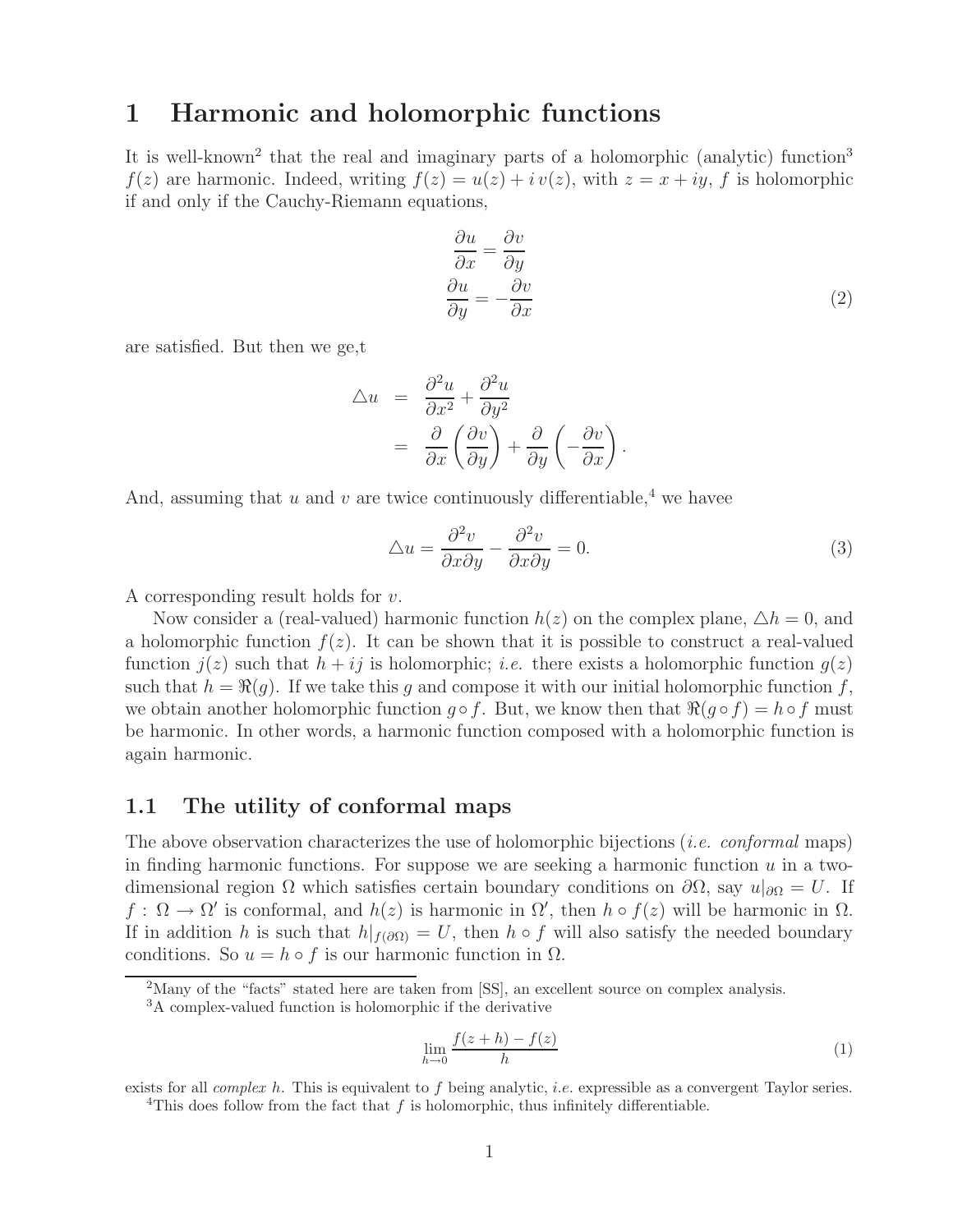This technique is mainy useful when we are dealing with a complicated region  $\Omega$  which can be conformally mapped to a much simpler region  $\Omega'$ . Granted, the Riemann Mapping Theorem guarantees that *any* two regions (with the same connectivity) may be conformally mapped to one another. But generally we are only interested in maps that take simpler, explicit forms, so that we may actually carry out calculations with them.

Also, note that this technique only works in two dimensions. If we want to use conformal maps to find an electric potential, we can only work with three-dimensional regions which are translationally invariant along some axis (cylindrical regions).

# **2 The potential of a charged wire between two grounded conducting planes**

We will now use conformal maps to try to find the potential of a grid of infinitely thin wires sandwiched between two infinite conducting planes. We begin with a single wire, as in Fig. 1, and then use superposition to add more. The two parallel planes are a distance b apart, and the wire is a distance d above the bottom plane. We assume the wire carries charge  $\lambda$  per unit length, and (for now) that the two planes are both grounded. O n the complex plane, we can place the bottom plane on the x axis, the wire at the point  $id$ , and the top plane on the line  $y = \Im(z) = b$ .



Figure 1: One wire between two conducting planes.

We would like to conformally map the infinite region between the planes to a finite, more manageable, one. We begin with the map  $z \mapsto \frac{\pi z}{b}$ , which scales the strip to have thickness  $\pi$ . Then, we apply  $z \mapsto e^z$ . Since  $e^z = e^z e^{iy}$ , the radius of image points will range between  $e^{-\infty} = 0$  and  $e^{\infty} = \infty$  while their angle will range between 0 and  $\pi$ , the thickness of the strip. So, this maps the strip to the upper half plane, taking the top plate to the positive  $x$ axis and the bottom plate to the negative x axis. Finally, we use  $z \mapsto \frac{z-i}{z+i}$ . Notice that,

$$
\left|\frac{z-i}{z+i}\right| = \frac{|z-i|}{|z-(-i)|} \le 1
$$

for any point  $z$  in the upper half plane, so this map takes the upper half plane into the unit disk. For points on the x axis, we have  $|z - i| = |z - (-i)|$ ; so the x axis is mapped to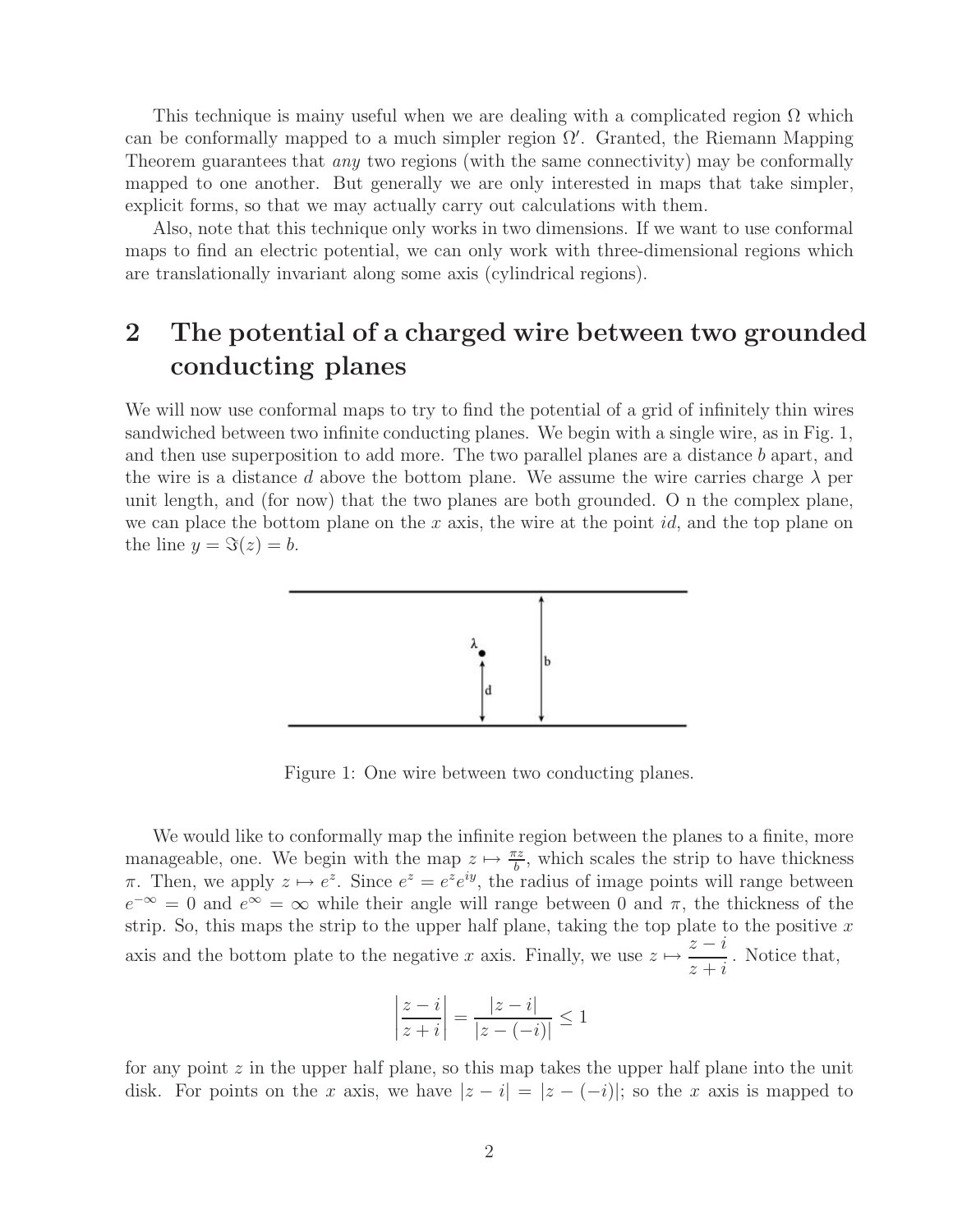the unit circle. Indeed, this is a conformal map from the upper half plane to the entire unit disk.<sup>5</sup> Composing these three maps we obtain,

$$
f(z) = \frac{e^{\frac{\pi z}{b}} - i}{e^{\frac{\pi z}{b}} + i},\tag{4}
$$

a conformal map that takes our strip to the unit disk, and the top and bottom plates to the unit circle.

What about our wire? Well, the wire is taken to the point  $f(id)$  inside the disk. The potential of a charged wire in free space is,

$$
V_f(r) = -2\lambda \log r \tag{5}
$$

(in Gaussian units), where  $r$  is the perpendicular distance from the wire. If the wire is right in the center of a grounded conducting cylinder or radius  $R$ , then we may subtract a constant from  $V_f$  to force the potential to be 0 on the cylinder,

$$
V_s(r) = -2\lambda(\log r - \log R) = 2\lambda \log \left(\frac{R}{r}\right). \tag{6}
$$

(Notice that can look at this in complex coordinates with the wire at the origin of the complex plane and  $r = |z|$ .) If the wire is at an arbitrary point  $\zeta = \rho e^{i\phi}$  inside a conducting cylinder of radius  $R$  then we may use the method of images to find its potential. Placing an

image wire of charge  $-\lambda$  at  $\zeta' = \frac{R^2}{a}$  $\frac{\partial}{\partial}e^{i\phi} = R^2\overline{\zeta}^{-1}$  we find that,

$$
V_a(z;\zeta) = -2\lambda \log |z - \zeta| - (-2\lambda) \log |z - R^2 \overline{\zeta}^{-1}| + C
$$
  
\n
$$
= -2\lambda \log \left| \frac{z - \zeta}{z - R^2 \overline{\zeta}^{-1}} \right| + C
$$
  
\n
$$
= -2\lambda \log \left[ \left( \frac{z - \zeta}{z - R^2 \overline{\zeta}^{-1}} \right) \overline{\left( \frac{z - \zeta}{z - R^2 \overline{\zeta}^{-1}} \right)} \right]^{\frac{1}{2}} + C
$$
  
\n
$$
= -\lambda \log \left[ \left( \frac{z - \zeta}{z - R^2 \overline{\zeta}^{-1}} \right) \left( \frac{\overline{z} - \overline{\zeta}}{\overline{z} - R^2 \zeta^{-1}} \right) \right] + C,
$$
 (7)

where C is chosen so that  $V_a(Re^{i\theta}; \zeta) = 0$ . To actually find C, write  $\zeta = \rho e^{i\phi}$ . Then,

$$
\begin{aligned}\n\left(\frac{z-\zeta}{z-R^2\overline{\zeta}^{-1}}\right)\left(\frac{\overline{z}-\overline{\zeta}}{\overline{z}-R^2\zeta^{-1}}\right) &= \frac{|z|^2+|\zeta|^2-2\Re[\overline{z}\zeta]}{|z|^2+R^4|\zeta|^{-2}-2R^2\Re(z/\zeta)} \\
&= \frac{R^2+\rho^2-2\Re(Re^{-i\theta}\rho e^{i\phi})}{R^2+R^4\rho^{-2}-2R^2\Re(Re^{i\theta}/(\rho e^{i\phi}))} \\
&= \frac{\rho^2}{R^2}\left(\frac{R^2+\rho^2-2R\rho\cos(\theta-\phi)}{\rho^2+R^2-2R\rho\cos(\theta-\phi)}\right) \\
&= \frac{\rho^2}{R^2}.\n\end{aligned}
$$
\n(8)

<sup>5</sup>To actually prove this fact (that the map is a bijection), we could come up with the inverse function, which takes the disk into the upper half plane.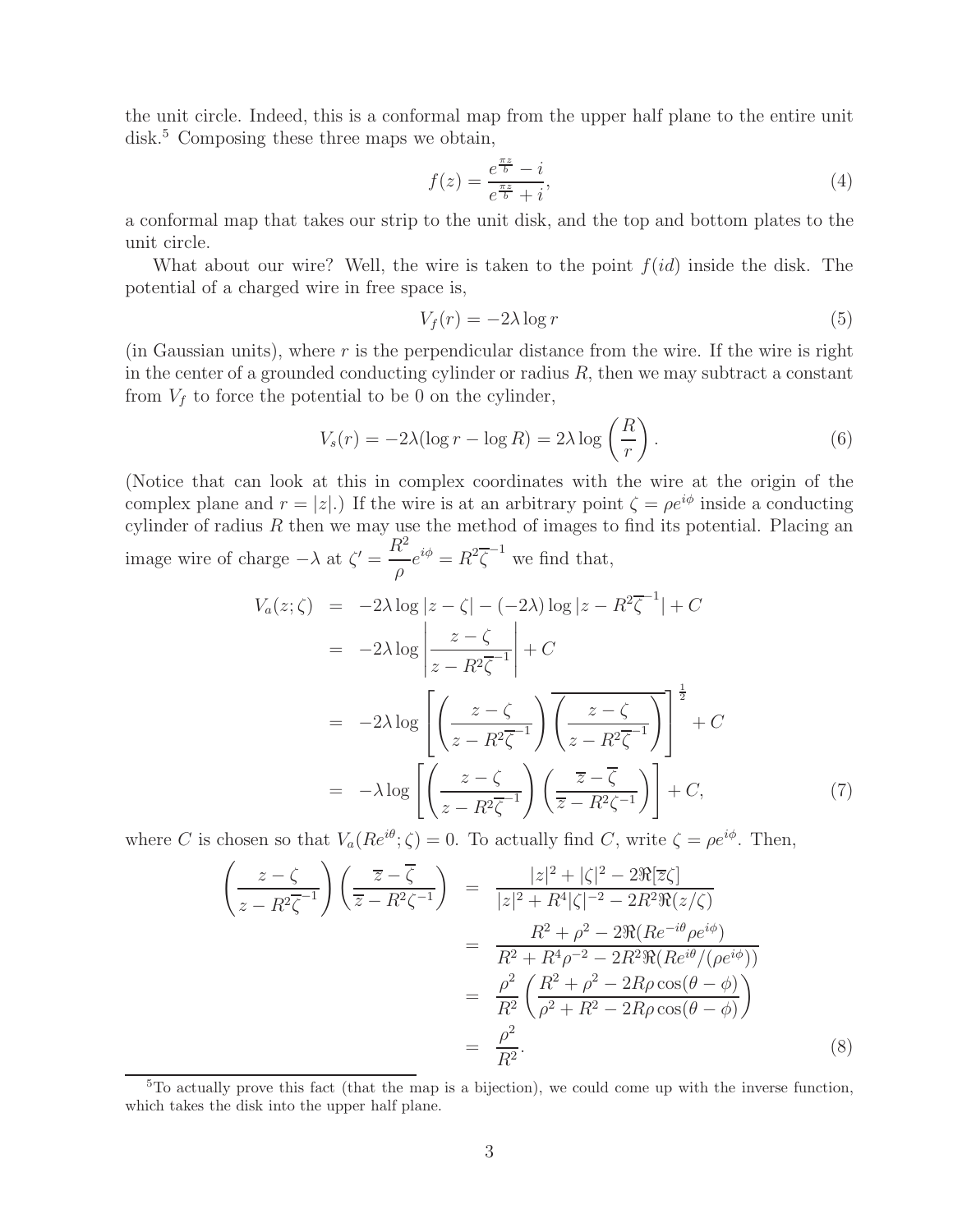So,  $C = \lambda \log(\rho^2/R^2) = \lambda \log(|\zeta|^2/R^2)$  and the full expression may be written as,

$$
V_a(z;\zeta) = -\lambda \log \left[ \frac{R^2}{|\zeta|^2} \left( \frac{z-\zeta}{z-R^2\overline{\zeta}^{-1}} \right) \left( \frac{\overline{z}-\overline{\zeta}}{\overline{z}-R^2\zeta^{-1}} \right) \right]
$$
  
=  $-\lambda \log \left[ \left( \frac{z-\zeta}{z\overline{\zeta}-R^2} \right) \left( \frac{\overline{z}-\overline{\zeta}}{\overline{z}\zeta-R^2} \right) \right].$  (9)

Note that this final form does reduce to  $V_s(z)$  when  $\zeta = 0$ .

This formula gives us an expression for the potential of a charged wire inside a grounded conducting cylinder or radius  $R$ ; it of course is harmonic. So if we use f to map our original strip (along with the wire) to the unit disk and then use  $V_a$  with  $R = 1$  to give us the potential there, we should get an expression for the potential in the strip,

$$
V(z; \zeta) = V_a(f(z); f(\zeta)),\tag{10}
$$

where  $\zeta$  is the (complex) coordinate of the wire in the strip (in the case of the single wire,  $\zeta = id$ . By our construction of  $V_a$  and the mapping properties of f we see that this satisfies both the boundary condition at the wire and the condition that  $V = 0$  on the grounded conducting planes. Although the complete formula, obtained by combining Eqs. 4 and 9, is rather complicated, it gives an explicit analytic expression for the potential.

# **3 A finite wire grid between between two non-grounded conducting planes**

We now wish to extend our analysis to the case where 1) there is more than one wire between the planes, and 2) the planes themselves are held at a potenetial difference. Suppose we have an evenly spaced grid of finite wires, as shown in Fig. 2. The distance (pitch) between two wires is  $a$ ; they are a distance  $d$  above the bottom plate, and the total plate separation is  $b$ . Let's assume we have  $2N + 1$  wires, an odd number. Then, we may place a wire at id, two more at  $\pm a + id$ , and so on, so that the last two wires are at  $\pm aN + id$ . If the planes are grounded, the potential of such a configuration is given by superposition of the potentials of each individual wire,

$$
V_g(z; N, a, b, d) = V(z; id) + \sum_{n=1}^{N} [V(z; an + id) + V(z; -an + id)].
$$
 (11)

Note that the dependence on b is implicitly contained in  $f$ , Eq. (4) (perhaps we should have written  $f(z; b)$ .

We could of course also write down the potential of more than one grid between the two planes,

$$
V_{Kg}(z; N_1, a_1, b_1, d_1, \dots, N_K, a_K, b_K, d_K)
$$
  
= 
$$
\sum_{k=1}^K \left[ V(z; id_k) + \sum_{n=1}^{N_k} [V(z; a_k n + id_k) + V(z; -a_k n + id_k)] \right].
$$
 (12)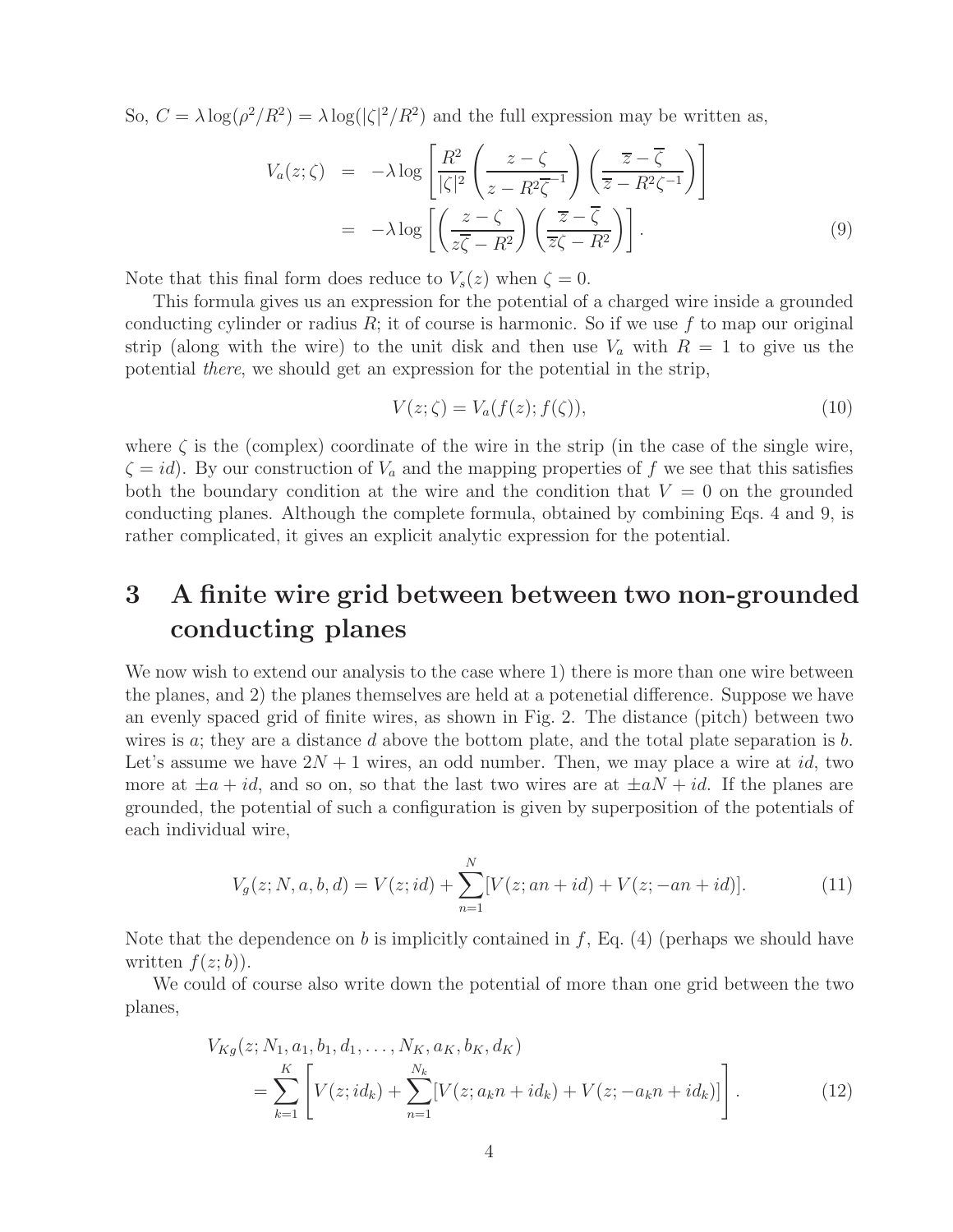

Figure 2: A wire grid between two conducting planes.

Or, if we want an infinite grid(s), we may let  $N \to \infty$ . Unfortunately, the resulting series does not seem to be explicitly summable.

If the planes are not both grounded but held at a potential difference  $\mathcal V$  we may simply add a linear potential to Eq. (11) or Eq. (12). Setting (say) the bottom plane at  $V = 0$  and the top at  $V = V$ , we obtain (instead of Eq. (11)),

$$
V_g(z; N, a, b, d, \mathcal{V}) = V(z; id) + \sum_{n=1}^{N} [V(z; an + id) + V(z; -an + id)] + \Im(z) \frac{\mathcal{V}}{b}.
$$
 (13)

#### **3.1 Rescaling**

We might consider a certain simplification. We have been using three parameters to describe our grid geometry  $(a, b, \text{ and } d)$ , when in fact we really need only two. If all our grids have pitch a then we may rescale our strip via  $z \mapsto z/a$  so that the pitch is always unity. In these rescaled coordinates, our potential for one grid is then,

$$
V_g(z; N, b, d, \mathcal{V}) = V(z; id) + \sum_{n=1}^{N} [V(z; n + id) + V(z; -n + id)] + \Im(z) \frac{\mathcal{V}}{b}, \quad (14)
$$

noting of course that we have also taken  $b \mapsto b/a$  and  $d \mapsto d/a$ .

## **3.2 Explicit form**

Before moving on, a few final calculation might prove useful (at least for computational purposes). We begin by noting that if  $\zeta = n + id$  then  $-n + id = -\overline{\zeta}$ . Moreover,

$$
f(-\overline{\zeta}) = \frac{e^{-\frac{\pi\overline{\zeta}}{b}} - i}{e^{-\frac{\pi\overline{\zeta}}{b}} + i} = \overline{\left(\frac{e^{-\frac{\pi\zeta}{b}} + i}{e^{-\frac{\pi\zeta}{b}} - i}\right)} = \overline{\left(\frac{e^{\frac{\pi\zeta}{b}} - i}{-e^{\frac{\pi\zeta}{b}} - i}\right)} = -\overline{f(\zeta)}.
$$
 (15)

So we may rewrite Eq. (14) as,

$$
V_g(z; N, b, d, \mathcal{V}) = V_a(f(z); f(id)) + \sum_{n=1}^{N} [V_a(f(z); f(n+id)) + V_a(f(z); -\overline{f(n+id)})] + \Im(z) \frac{\mathcal{V}}{b},
$$
\n(16)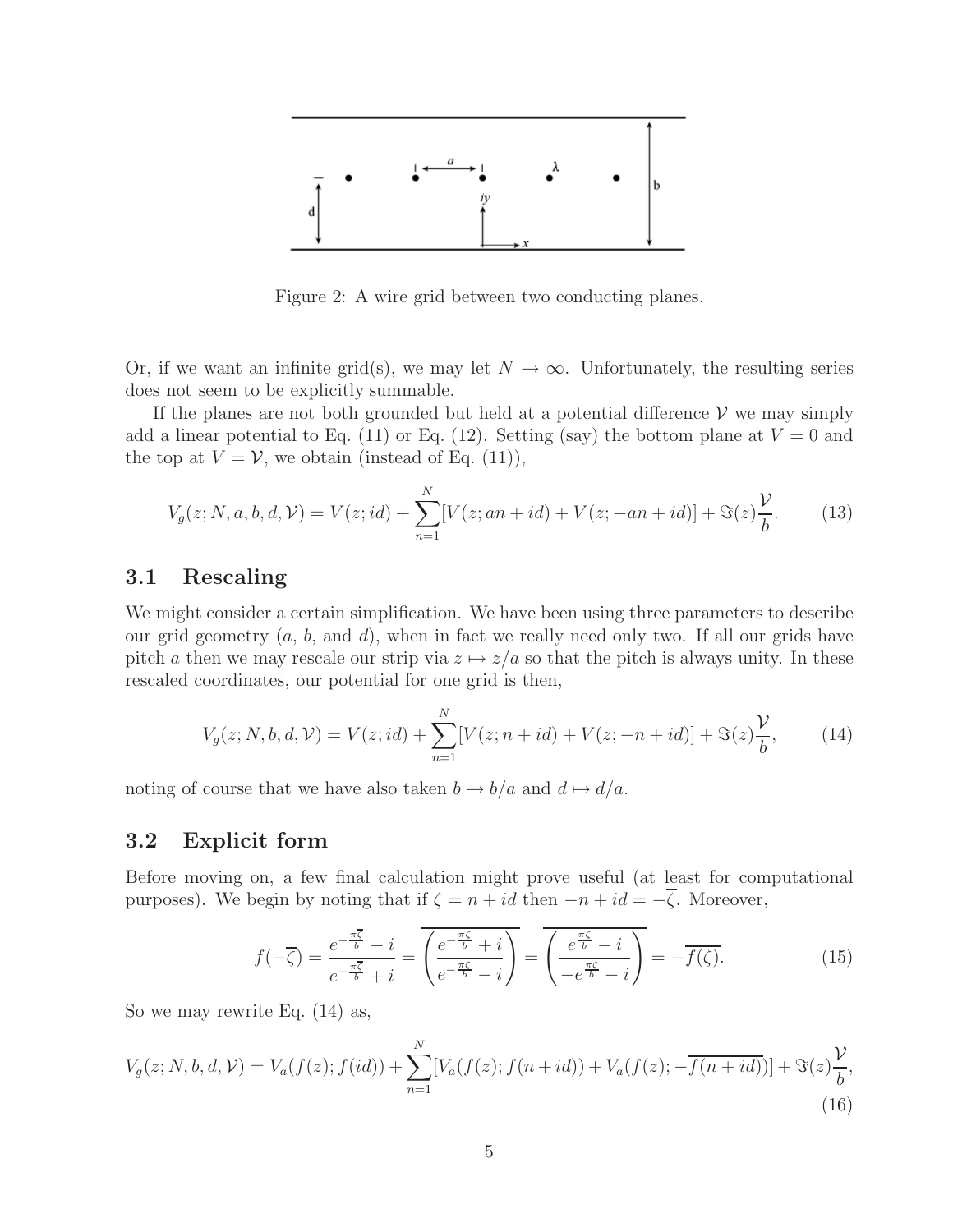Now, adding  $V_a(z;\zeta) + V_a(z; -\overline{\zeta})$  we are effectively multiplying the terms inside the logarithm. From Eq. (9) with  $R = 1$ , we get,

$$
V_a(z;\zeta) + V_a(z;-\overline{\zeta}) = -\lambda \log \left[ \left( \frac{z-\zeta}{z\overline{\zeta}-1} \right) \left( \frac{\overline{z}-\overline{\zeta}}{\overline{z}\zeta-1} \right) \left( \frac{z+\overline{\zeta}}{z\zeta+1} \right) \left( \frac{\overline{z}+\zeta}{z\overline{\zeta}+1} \right) \right], \qquad (17)
$$

and the term inside the sum of Eq. (16) may be written this way, with  $z \mapsto f(z)$ ,  $\zeta \mapsto$  $f(n + id)$ . Unfortunately, this expression does not seem to yield to farther simplification.

We may, however, put in the explicit values of  $f(z)$  and  $f(n + id)$ . After some largely uninteresting albegra we may find that,

$$
V_a(f(z), f(id)) = \lambda \log \left[ \frac{(e^{\frac{\pi z}{b}} - e^{-\frac{i\pi d}{b}})(e^{\frac{\pi \overline{z}}{b}} - e^{\frac{i\pi d}{b}})}{(e^{\frac{\pi z}{b}} - e^{\frac{i\pi d}{b}})(e^{\frac{\pi \overline{z}}{b}} - e^{-\frac{i\pi d}{b}})} \right]
$$
(18)

and,

$$
V_a(f(z);f(\zeta)) + V_a(f(z);-\overline{f(\zeta)}) = \lambda \log \left[ \frac{(e^{\frac{\pi z}{b}} - e^{\frac{\pi \zeta}{b}})(e^{\frac{\pi z}{b}} - e^{-\frac{\pi \zeta}{b}})(e^{\frac{\pi \overline{z}}{b}} - e^{-\frac{\pi \overline{\zeta}}{b}})(e^{\frac{\pi \overline{z}}{b}} - e^{-\frac{\pi \overline{\zeta}}{b}})(e^{\frac{\pi \overline{z}}{b}} - e^{\frac{\pi \overline{\zeta}}{b}})}{(e^{\frac{\pi z}{b}} - e^{-\frac{\pi \overline{\zeta}}{b}})(e^{\frac{\pi \overline{z}}{b}} - e^{-\frac{\pi \overline{\zeta}}{b}})(e^{\frac{\pi \overline{z}}{b}} - e^{\frac{\pi \overline{\zeta}}{b}})} \right].
$$
\n(19)

Then,<sup>6</sup>

$$
V_g(z; N, b, d, \mathcal{V}, \lambda) = \lambda \log \left[ \frac{(e^{\frac{\pi z}{b}} - e^{-\frac{i\pi d}{b}})(e^{\frac{\pi z}{b}} - e^{-\frac{i\pi d}{b}})}{(e^{\frac{\pi z}{b}} - e^{-\frac{i\pi d}{b}})(e^{\frac{\pi z}{b}} - e^{-\frac{i\pi d}{b}})} \right] + \lambda \sum_{n=1}^{N} \log \left[ \frac{(e^{\frac{\pi z}{b}} - e^{-\frac{\pi (n - id)}{b}})(e^{\frac{\pi z}{b}} - e^{-\frac{\pi (n + id)}{b}})(e^{\frac{\pi z}{b}} - e^{-\frac{\pi (n + id)}{b}})(e^{\frac{\pi z}{b}} - e^{-\frac{\pi (n + id)}{b}})(e^{\frac{\pi z}{b}} - e^{-\frac{\pi (n + id)}{b}})(e^{\frac{\pi z}{b}} - e^{-\frac{\pi (n + id)}{b}})) \right] + \Im(z) \frac{\mathcal{V}}{b} = \lambda \log \left[ \frac{(e^{\frac{\pi z}{b}} - e^{-\frac{i\pi d}{b}})(e^{\frac{\pi z}{b}} - e^{-\frac{i\pi d}{b}})}{(e^{\frac{\pi z}{b}} - e^{-\frac{i\pi d}{b}})(e^{\frac{\pi z}{b}} - e^{-\frac{i\pi d}{b}})} \times \prod_{n=1}^{N} \frac{(e^{\frac{\pi z}{b}} - e^{-\frac{i\pi d}{b}})(e^{\frac{\pi z}{b}} - e^{-\frac{i\pi d}{b}})}{(e^{\frac{\pi z}{b}} - e^{-\frac{\pi (n + id)}{b}})(e^{\frac{\pi z}{b}} - e^{-\frac{\pi (n + id)}{b}})(e^{\frac{\pi z}{b}} - e^{-\frac{\pi (n + id)}{b}})(e^{\frac{\pi z}{b}} - e^{-\frac{\pi (n + id)}{b}}))
$$
  
+  $\Im(z) \frac{\mathcal{V}}{b}$ . (21)

## **4 Infinite grids**

We mentioned before that as  $N \to \infty$  the series (or product) describing the potential does not seem to be explicitly summable. Suppose we wish to numerically find the potential of an "infinite" wire grid, characterized by the property of translational invariance: each of its

<sup>&</sup>lt;sup>6</sup>We explicitly include  $\lambda$  as a variable here, so that all parameters are accounted for.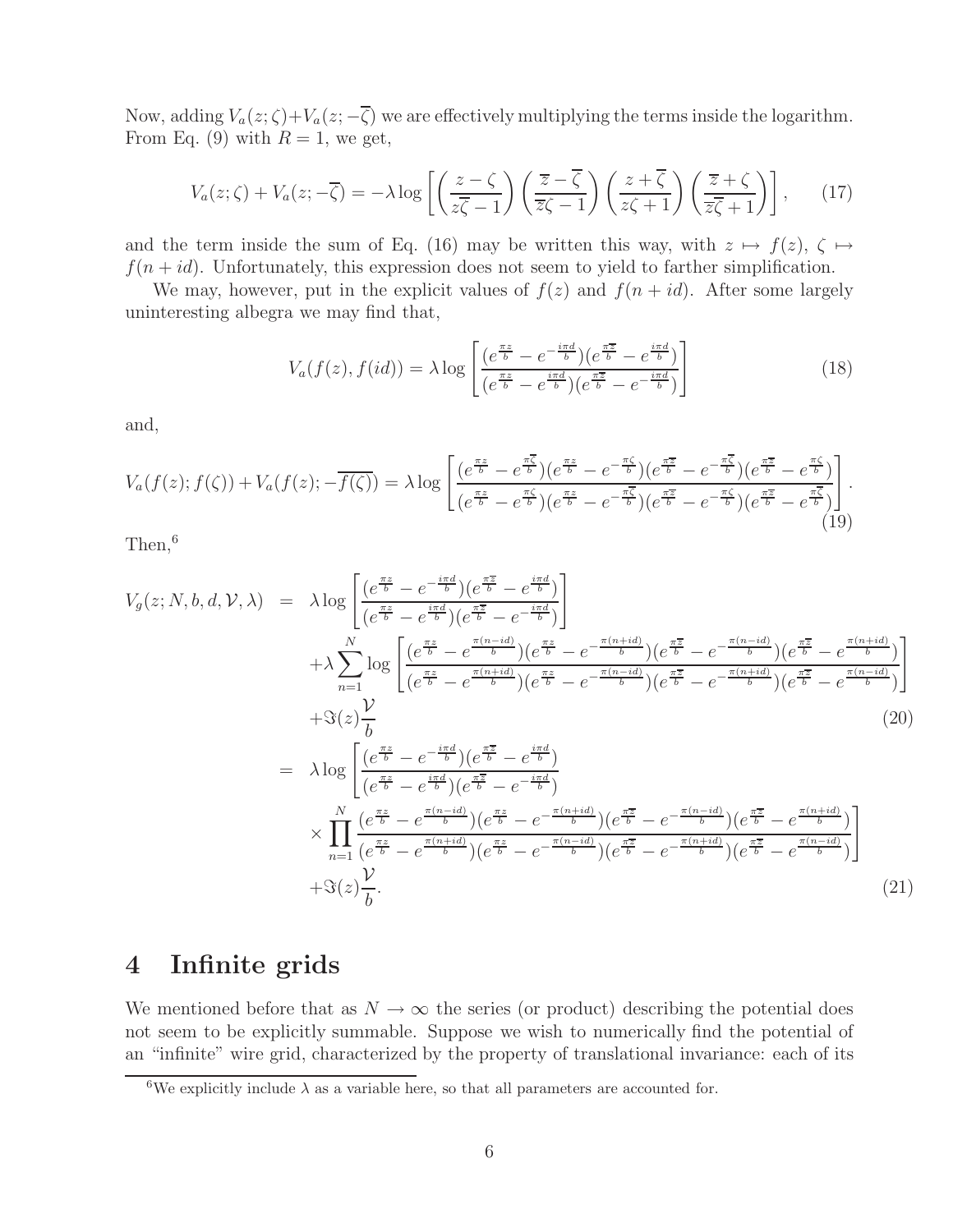

Figure 3: Contour plot of  $V_g(x+iy; N = 2, b = 1.5, d = 0.5, V = 0, \lambda = 1)$ .

"cells" look identical. A reasonable procedure would be to pick some large N and look at the  $V_g$  in the center cell,<sup>7</sup> –0.5 ≥  $x \ge 0.5$ . We know N is sufficiently large when,

- 1. the further contribution from the terms with  $n>N$  is very small, or,
- 2. the center cell is virtually identical to those surrounding it.

### **4.1 Condition 1**

Let's begin with the first condition. We wish to know the behavior of,

$$
T = \lambda \log \left[ \frac{(e^{\frac{\pi z}{b}} - e^{\frac{\pi (n - id)}{b}})(e^{\frac{\pi z}{b}} - e^{-\frac{\pi (n + id)}{b}})(e^{\frac{\pi z}{b}} - e^{-\frac{\pi (n - id)}{b}})(e^{\frac{\pi z}{b}} - e^{-\frac{\pi (n + id)}{b}})(e^{\frac{\pi z}{b}} - e^{\frac{\pi (n + id)}{b}})}{(e^{\frac{\pi z}{b}} - e^{-\frac{\pi (n + id)}{b}})(e^{\frac{\pi z}{b}} - e^{-\frac{\pi (n + id)}{b}})(e^{\frac{\pi z}{b}} - e^{\frac{\pi (n - id)}{b}})} \right]
$$
(22)

for fixed x, y, b, d and large n (this is just series term in Eq. (20), with  $z = x + iy$ . Some numerical tests suggest that  $T \sim e^{-\pi n/b}$ . To prove this claim, we look at,

$$
\lim_{n \to \infty} \frac{T}{e^{-\frac{\pi n}{b}}}.\tag{23}
$$

In this limit, both the numerator and denominator go to  $0$ , so we may use L'Hôpital's rule and differentiate both. This gets rid of the logarithm in  $T$  and makes the limit slightly more

<sup>&</sup>lt;sup>7</sup>In this entire section we ignore the  $\dot{V}$  term in  $V_g$ , *i.e.* we assume that both conducting planes are grounded. We are investigating the errors of various approximations to the infinite sum, and we concern ourselves only with the terms of this sum. The free  $V$  term does not affect these calculations at all.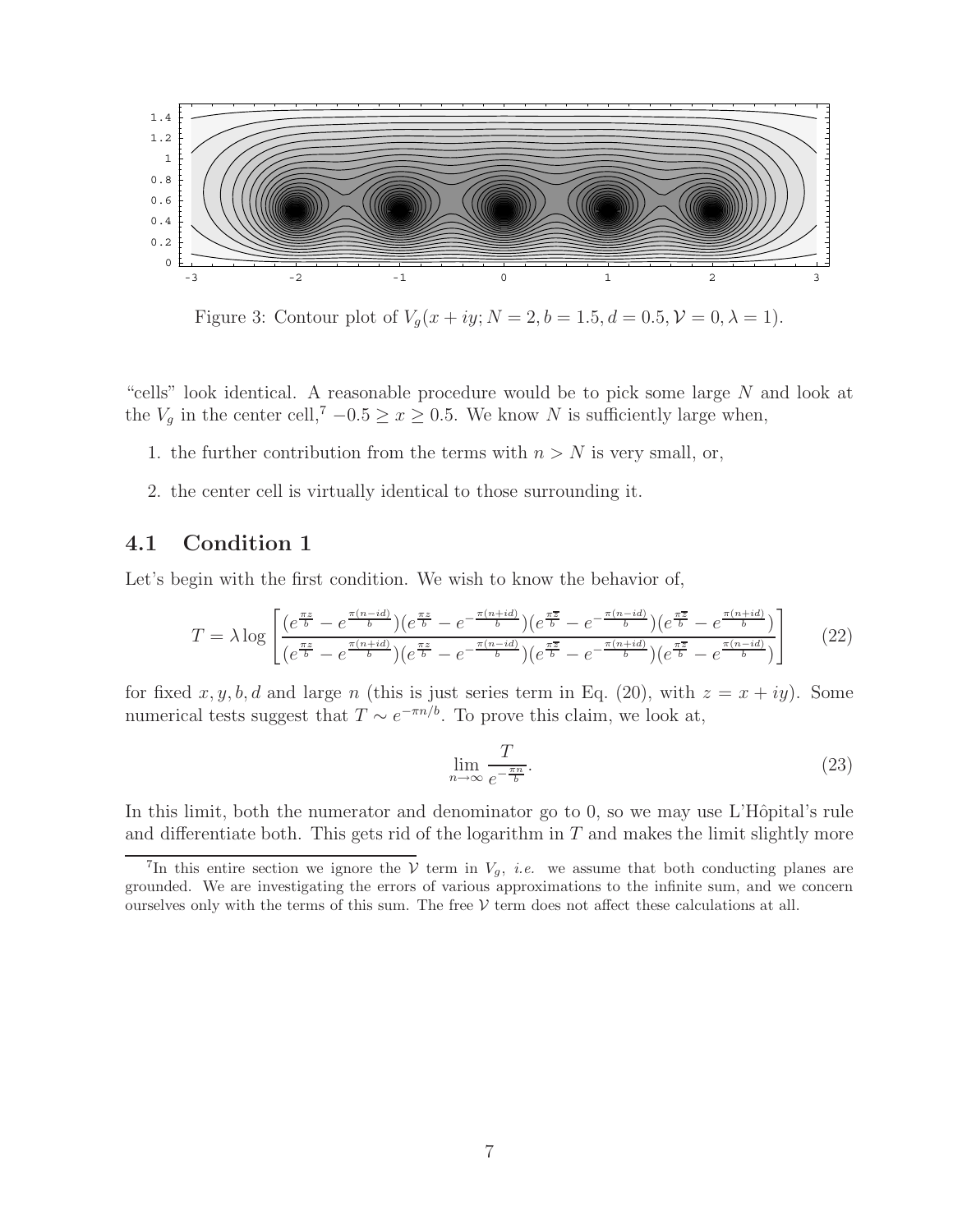manageable to evaluate. After some algebra (done with *Mathematica*,<sup>8</sup>) we find that,

$$
\frac{\partial T}{\partial n} = \lambda \frac{\pi}{b} \left[ e^{\frac{(-id+n)\pi}{b}} (-1 + e^{\frac{2id\pi}{b}}) (-1 + e^{\frac{2n\pi}{b}}) (e^{\frac{\pi(x-iy)}{b}} - e^{\frac{\pi(x+iy)}{b}}) (-e^{\frac{2\pi\pi}{b}} + e^{\frac{2\pi x}{b}} + e^{\frac{4\pi x}{b}} + 3e^{\frac{2\pi(n+2x)}{b}} e^{\frac{2\pi(n+4x)}{b}} + e^{\frac{2\pi(n+4x)}{b}} + e^{\frac{2\pi(n+4x)}{b}} + e^{\frac{2\pi(n+2x)}{b}} + 3e^{\frac{2\pi(n+2x)}{b}} + e^{\frac{2\pi(n+4x)}{b}} + e^{\frac{2\pi(n+3x)}{b}} + e^{\frac{2\pi(n+3x)}{b}} + e^{\frac{2\pi(n+3x)}{b}} + e^{\frac{2\pi(n+3x)}{b}} + e^{\frac{2\pi(n+2x+iy)}{b}} - 2e^{\frac{\pi(n-id+3x-iy)}{b}} - 2e^{\frac{\pi(n+id+3x-iy)}{b}} - 2e^{\frac{\pi(n+3x+iy)}{b}} - 2e^{\frac{\pi(n+3x+iy)}{b}} - 2e^{\frac{\pi(3n-id+3x+iy)}{b}} - 2e^{\frac{\pi(3n-id+3x+iy)}{b}} - 2e^{\frac{\pi(3n-id+3x+iy)}{b}} - 2e^{\frac{\pi(3n-id+3x+iy)}{b}} - 2e^{\frac{\pi(3n-id+3x+iy)}{b}} - 2e^{\frac{\pi(3n-id+3x+iy)}{b}} - 2e^{\frac{\pi(n+id+3x+iy)}{b}} - 2e^{\frac{\pi(n+id+3x+iy)}{b}} - 2e^{\frac{\pi(n+id+3x+iy)}{b}} - 2e^{\frac{\pi(n+id+3x+iy)}{b}} - 2e^{\frac{\pi(n+id+3x+iy)}{b}} - 2e^{\frac{\pi(n+id+3x+iy)}{b}} - 2e^{\frac{\pi(n+id+3x+iy)}{b}} - 2e^{\frac{\pi(n+id+3x+iy)}{b}} - 2e^{\frac{\pi(n+id+3x+iy)}{b}} - 2e^{\frac
$$

For large  $n$ , we keep only the largest exponent in each factor, and anything it is multiplied by. The long sum in the denominator contains only two terms  $\sim e^{\frac{4\pi n}{b}}$  (the fastest growing ones); the rest of the terms are removed. In the end, this results in  $\frac{\partial T}{\partial n} \sim e^{-\frac{\pi n}{b}}$ , which is cancelled by  $\partial/\partial n(e^{-\frac{\pi n}{b}})$  from the denominator of Eq. (23). The terms that decrease more slowly would have gone to zero in Eq.  $(23)$  for large n, so their removal is justified. We have:

$$
\frac{\frac{\partial T}{\partial n}}{\frac{\partial n}{\partial n}(e^{-\frac{\pi n}{b}})} \approx \frac{\frac{\lambda(\frac{\pi}{b})(e^{\frac{(-id+n)\pi}{b}})(-1+e^{\frac{2id\pi}{b}})(e^{\frac{\pi(n-id-\pi)}{b}})(e^{\frac{\pi(x-iy)}{b}}-e^{\frac{\pi(x+iy)}{b}})(e^{\frac{4\pi(n+x)}{b}}+e^{\frac{2\pi(2n+x)}{b}})}{\frac{\pi(n-id-\pi)}{b}}}{\frac{\partial}{\partial n}(e^{-\frac{\pi n}{b}})} \approx \frac{\frac{\frac{\lambda(\frac{\pi}{b})(e^{\frac{(n-id-\pi)}{b}})(e^{\frac{\pi(n-id+\pi-xiy)}{b}})(e^{\frac{\pi(n+id+\pi-xiy)}{b}})(e^{\frac{\pi(n+id-\pi)}{b}})(e^{\frac{\pi(n-id+\pi+xiy)}{b}})(e^{\frac{\pi(n-id+\pi+xiy)}{b}})}{\frac{\pi(n-id-\pi)}{b}}}{\frac{\pi(n-id-\pi)}{b}}}{\frac{e^{-\frac{\pi n}{b}}}{e^{-\frac{\pi n}{b}}}}}
$$
\n
$$
= \frac{\lambda e^{-\frac{\pi(\pi+y+id)}{b}}(e^{\frac{\pi(-id+\pi x-iy)}{b}})(e^{\frac{2\pi id}{b}}-1)(e^{\frac{2\pi x}{b}}+1)(e^{\frac{2\pi iy}{b}}-1)}{e^{-\frac{\pi n}{b}}}}}{\frac{e^{-\frac{\pi n}{b}}}{\frac{\pi n}{b}}}
$$
\n
$$
= \lambda e^{-\frac{\pi(x+iy+id)}{b}}(e^{\frac{2\pi id}{b}}-1)(e^{\frac{2\pi x}{b}}+1)(e^{\frac{2\pi iy}{b}}-1)} \tag{25}
$$
\n
$$
\Gamma \text{ with } \Gamma \text{ with } \Gamma \text{ with } \Gamma \text{ with } \Gamma \text{ with } \Gamma \text{ with } \Gamma \text{ with } \Gamma \text{ with } \Gamma \text{ with } \Gamma \text{ with } \Gamma \text{ with } \Gamma \text{ with } \Gamma \text{ with } \Gamma \text{ with } \Gamma \text{ with } \Gamma \text{ with } \Gamma \text{ with } \Gamma \text{ with } \Gamma \text{ with } \Gamma \text{ with } \Gamma \text{ with } \Gamma \text{ with } \Gamma \text{ with } \Gamma \text{ with } \Gamma \text{ with } \Gamma \text{ with }
$$

Therefore,

$$
\lim_{n \to \infty} \frac{T}{e^{-\frac{\pi n}{b}}} = 8\lambda \sin\left(\frac{\pi d}{b}\right) \cosh\left(\frac{\pi x}{b}\right) \sin\left(\frac{\pi y}{b}\right),\tag{26}
$$

and

$$
T \approx 8\lambda \sin\left(\frac{\pi d}{b}\right) \cosh\left(\frac{\pi x}{b}\right) \sin\left(\frac{\pi y}{b}\right) e^{-\frac{\pi n}{b}} \tag{27}
$$

for large n.

Using this approximation, we can now explicitly sum the tail end of the series in Eq. (20),

$$
\lambda \sum_{n=N+1}^{\infty} \log \left[ \dots \right] \approx 8\lambda \sin \left( \frac{\pi d}{b} \right) \cosh \left( \frac{\pi x}{b} \right) \sin \left( \frac{\pi y}{b} \right) \sum_{n=N+1}^{\infty} e^{-\frac{\pi n}{b}}
$$

$$
= 8\lambda \sin \left( \frac{\pi d}{b} \right) \cosh \left( \frac{\pi x}{b} \right) \sin \left( \frac{\pi y}{b} \right) \frac{e^{-\frac{\pi N}{b}}}{e^{\frac{\pi}{b}} - 1}.
$$
(28)

<sup>8</sup>Not much effort was put into simplifying the appearance of this formula, since we remove most of the terms in the next step.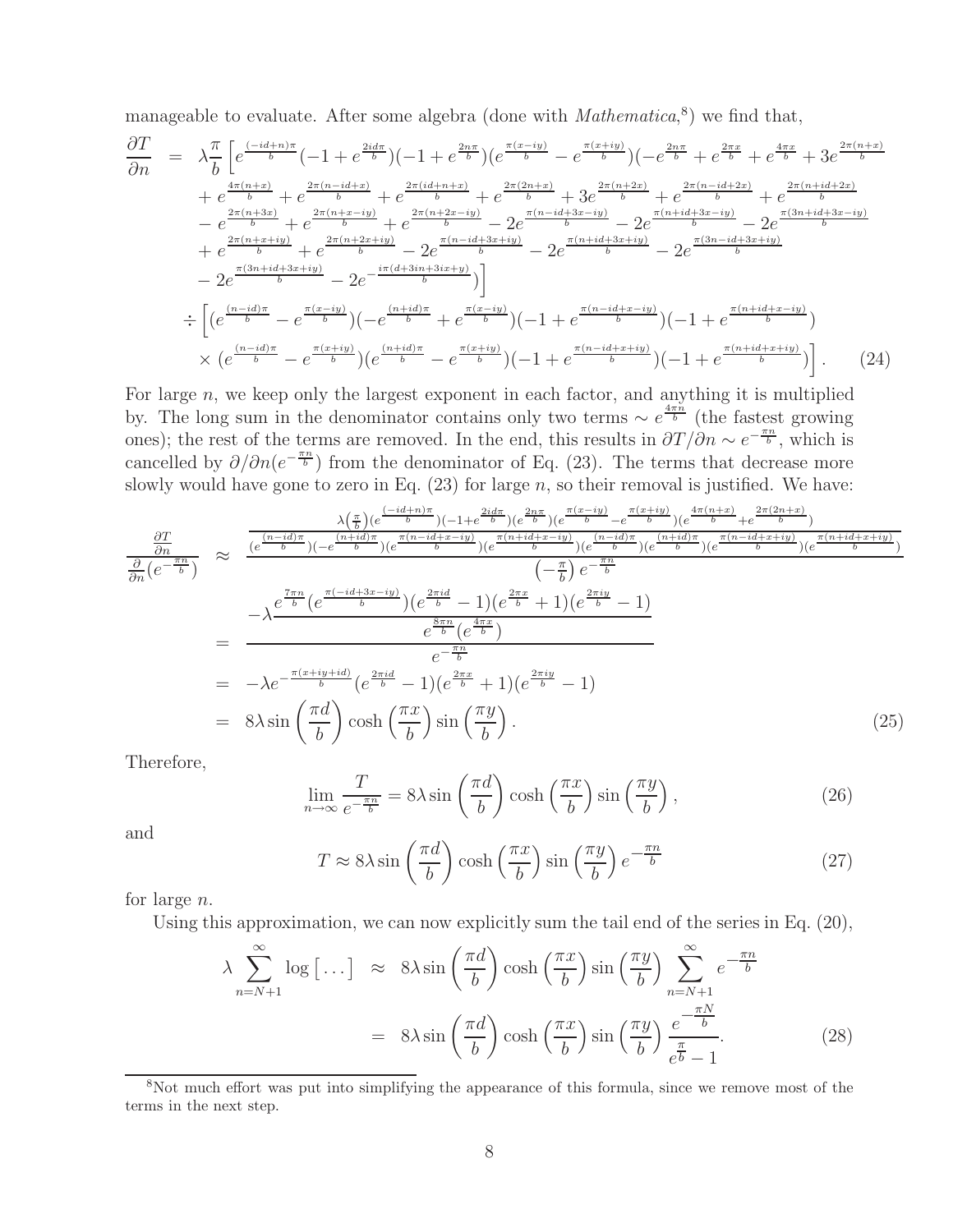Call this "error term" E. This is a good approximation of the tail end so long as  $e^{-\frac{\pi n}{b}}$   $(e^{\frac{\pi}{b}} - 1)^{-1}$ is small (ensuring our N is sufficiently large). In the center cell, the region  $-\frac{1}{2} \le x \le \frac{1}{2}$ ,  $0 \le y \le b$  we have  $0 \le y \le b$ , we have,

$$
|E| \le 8|\lambda| \frac{e^{-\frac{\pi N}{b}}}{e^{\frac{\pi}{b}} - 1} \cosh \frac{\pi}{2b}.
$$
 (29)

Suppose we would like  $|E| < e^{-C}$  for some positive C, proportional to the digits of precision in our numerical approximation to the infinite grid. Solving for N we find that we need,

$$
e^{-\frac{\pi N}{b}} < \frac{1}{8|\lambda|} e^{-C} \frac{e^{\frac{\pi}{b}} - 1}{\cosh \frac{\pi}{2b}}
$$
\n
$$
\Rightarrow N > \frac{(C + \log 8|\lambda|)b}{\pi} - \frac{b}{\pi} \log(e^{\frac{\pi}{b}} - 1) + \frac{b}{\pi} \log\left(\cosh \frac{\pi}{2b}\right) \tag{30}
$$

For  $b < 1$  (b small), we see that  $-\frac{b}{\pi} \log(e^{\frac{\pi}{b}} - 1) \approx -\frac{b}{\pi} \log(e^{\frac{\pi}{b}}) = -1$ . Also,

$$
\frac{b}{\pi}\log\left(\cosh\frac{\pi}{2b}\right) = \frac{b}{\pi}\log\left(\frac{e^{\frac{\pi}{2b}} + e^{-\frac{\pi}{2b}}}{2}\right) \approx \frac{b}{\pi}\log\left(\frac{e^{\frac{\pi}{2b}}}{2}\right) = \frac{1}{2} - \frac{b}{\pi}\log 2,\tag{31}
$$

So we may write the condition on  $N$  as,

$$
N \ge \frac{(C + \log 4|\lambda|)b}{\pi} - \frac{1}{2}, \qquad b < 1. \tag{32}
$$

For the case  $b > 1$ , we first observe that,

$$
\lim_{b \to \infty} b^2 \log \left( \cosh \frac{\pi}{2b} \right) = \lim_{b \to \infty} \frac{\frac{d}{db} \log \left( \cosh \frac{\pi}{2b} \right)}{\frac{d}{db} b^2}
$$
\n
$$
= \lim_{b \to \infty} \frac{\pi}{4} b \tanh \frac{\pi}{2b}
$$
\n
$$
= \lim_{b \to \infty} \frac{\pi}{4} b \left[ \frac{\pi}{2b} + O \left( \frac{1}{b^3} \right) \right]
$$
\n
$$
= \frac{\pi^2}{8}.
$$
\n(33)

So  $\frac{b}{\pi}$  log (cosh  $\frac{\pi}{2l}$ So  $\frac{b}{\pi}$  log  $\left(\cosh \frac{\pi}{2b}\right) \sim \frac{\pi}{8b}$  for large b. Indeed, the approximation is already good for  $b \approx 1$ , and we always have  $\frac{b}{\pi}$  log  $\left(\cosh \frac{\pi}{2b}\right) < \frac{\pi}{8b}$ . We can also approximate,  $\left(\frac{\pi}{2b}\right) < \frac{\pi}{8b}$ . We can also approximate,

$$
-\frac{b}{\pi}\log(e^{\frac{\pi}{b}}-1) = -\frac{b}{\pi}\log\left(\frac{\pi}{b}+O\left(\frac{1}{b^2}\right)\right)
$$

$$
\approx \frac{b}{\pi}\log\left(\frac{b}{\pi}\right),\tag{34}
$$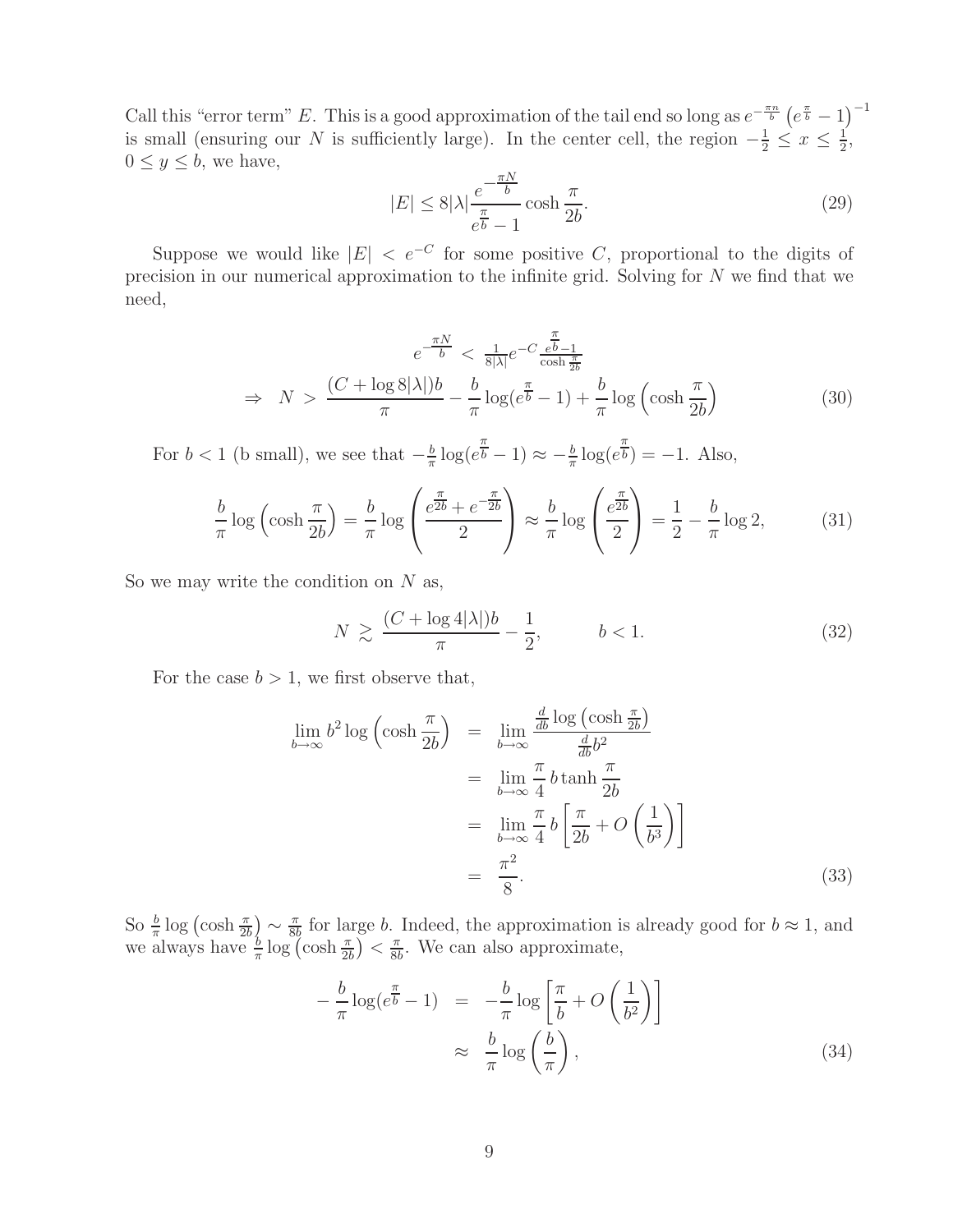and (with some algebra left out),

$$
\lim_{b \to \infty} -\frac{b}{\pi} \log(e^{\frac{\pi}{b}} - 1) - \frac{b}{\pi} \log\left(\frac{b}{\pi}\right) = -\lim_{b \to \infty} \frac{b}{\pi} \log\left[\frac{b}{\pi}\left(e^{\frac{\pi}{b}} - 1\right)\right]
$$
\n
$$
= -\lim_{b \to \infty} \frac{\frac{d}{db} \log\left[\frac{b}{\pi}\left(e^{\frac{\pi}{b}} - 1\right)\right]}{\frac{d}{db} \frac{\pi}{b}}
$$
\n
$$
= \lim_{b \to \infty} \frac{b(e^{\frac{\pi}{b}} - 1) - \pi e^{\frac{\pi}{b}}}{\pi(e^{\frac{\pi}{b}} - 1)}
$$
\n
$$
= \lim_{b \to \infty} \frac{b\left[\frac{\pi}{b} + \frac{\pi^2}{2b} + O\left(\frac{1}{b^3}\right)\right] - \pi \left[1 + \frac{\pi}{b} + O\left(\frac{1}{b^2}\right)\right]}{\pi \left[\frac{\pi}{b} + O\left(\frac{1}{b^2}\right)\right]}
$$
\n
$$
= \lim_{b \to \infty} \frac{-\frac{\pi^2}{2} + O\left(\frac{1}{b}\right)}{\pi^2 + O\left(\frac{1}{b}\right)}
$$
\n
$$
= -\frac{1}{2}.
$$
\n(35)

Over the entire range  $b > 1$ ,

$$
-\frac{b}{\pi}\log(e^{\frac{\pi}{b}}-1) \approx \frac{b}{\pi}\log\left(\frac{b}{\pi}\right)-\frac{1}{2}
$$
 (36)

is a *very* good approximation. Our condition for large  $N$  may be written as,

$$
N \gtrsim \frac{(C + \log 8|\lambda|)b}{\pi} + \frac{b}{\pi} \log \left(\frac{b}{\pi}\right) + \frac{\pi}{8b} - \frac{1}{2}, \qquad b > 1 \tag{37}
$$

(And of course, for very large b, we may drop the  $\frac{\pi}{8b}$  term.)<br>Figure 4 shows the two approximations to Eq. (30) for

Figure 4 shows the two approximations to Eq. (30), for parameters  $C = 3$  and  $|\lambda| = 1$ .

### **4.2 Condition 2**

We have not said much about the second condition for  $N$  to be sufficiently large, namely that the center cell is virtually identical to those surrounding it. Such a test can easily be done visually by looking at a contour plot of  $V_g$ . It is rather apparent when contours close to the edge are not periodic in  $x$ .

Analytically, we would like  $V_q(x+iy) = V_q(x+1+iy)^9$  for x in the the center cell (note  $x\pm 1$ ) are equivalent, since  $V_g$  is symmetric). If we consider the difference  $V_g(x+iy)-V_g(x+1+iy)$ , and separate the potential contributions coming from symetrically opposed  $(\pm n)$  wires, we see that most of the terms of Eq. (20) vanish. We are left with,

$$
V_g(x + iy) - V_g(x + 1 + iy) = [potential from +N] - [potential from -(N + 1)].
$$
 (38)

<sup>&</sup>lt;sup>9</sup>The other parameters have been suppressed for simplicity.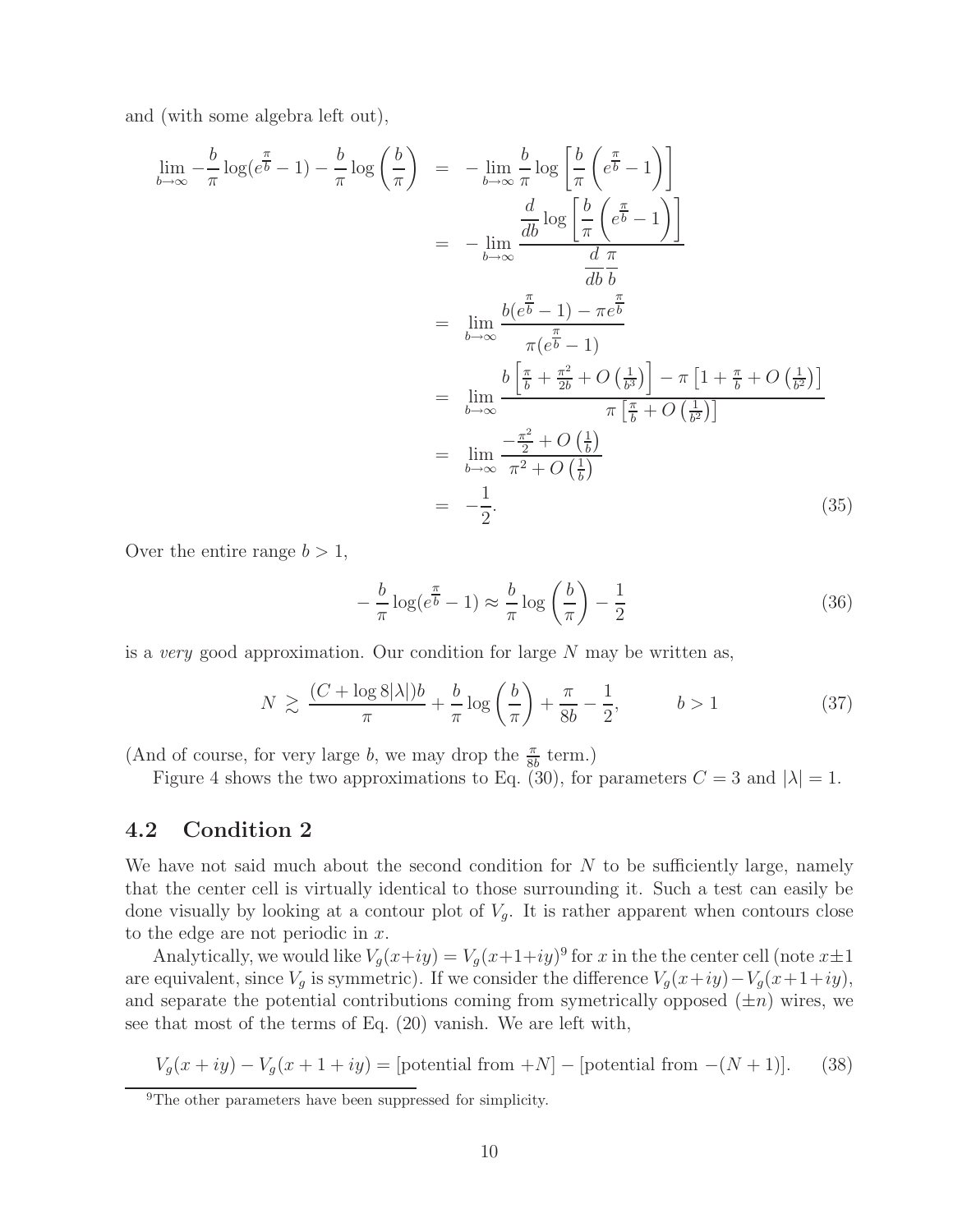

Figure 4: The "cutoff" for sufficiently large  $N$ . Approximation Eq. (32) is in dashed red, and Eq. (37) in dot-dashed blue.

Requiring that this difference be small is much the same as requiring that the contributions from large  $N$  terms be small, as we analyzed above for condition 1. Here, however, the actual difference may be much smaller than the individual terms themselves, a situation we will investigate.

From Eq. (27) we may infer that wires at positions  $\pm n$  contribute a potential,

$$
V_{\pm n}(x+iy) \approx 4\lambda \sin\left(\frac{\pi d}{b}\right) \left(e^{\pm \frac{\pi x}{b}}\right) \sin\left(\frac{\pi y}{b}\right) e^{-\frac{\pi n}{b}}
$$

$$
= 4\lambda \sin\left(\frac{\pi d}{b}\right) \sin\left(\frac{\pi y}{b}\right) e^{-\frac{\pi (n\mp x)}{b}}
$$
(39)

to the region near the center. We would like, then, that,

$$
V_N(x+iy) - V_{-(N+1)}(x+iy) \approx 4\lambda \sin\left(\frac{\pi d}{b}\right) \sin\left(\frac{\pi y}{b}\right) \left[e^{-\frac{\pi(N-x)}{b}} - e^{-\frac{\pi((N+1)+x)}{b}}\right] \tag{40}
$$

$$
= 8\lambda \sin\left(\frac{\pi d}{b}\right) \sin\left(\frac{\pi y}{b}\right) \sin\left(\frac{\pi(x+1/2)}{b}\right) e^{-\frac{\pi(N+1/2)}{b}}
$$

be small. In the center cell we have  $-\frac{1}{2} \le x \le \frac{1}{2}$ , so the sinh term is at most sinh  $(\frac{\pi}{b})$ .<br>Calling the difference D we obtain Calling the difference  $D$ , we obtain,

$$
|D| \le 8|\lambda|\sinh\left(\frac{\pi}{b}\right)e^{-\frac{\pi(N+1/2)}{b}},\tag{41}
$$

and if we want this to be less than some parameter  $e^{-K}$  (where K proportional to the digits of correlation between two adjacent cells) we need,

$$
N \gtrsim \frac{(K + \log 8|\lambda|)b}{\pi} + \frac{b}{\pi} \log \left(\sinh \frac{\pi}{b}\right) - \frac{1}{2}.\tag{42}
$$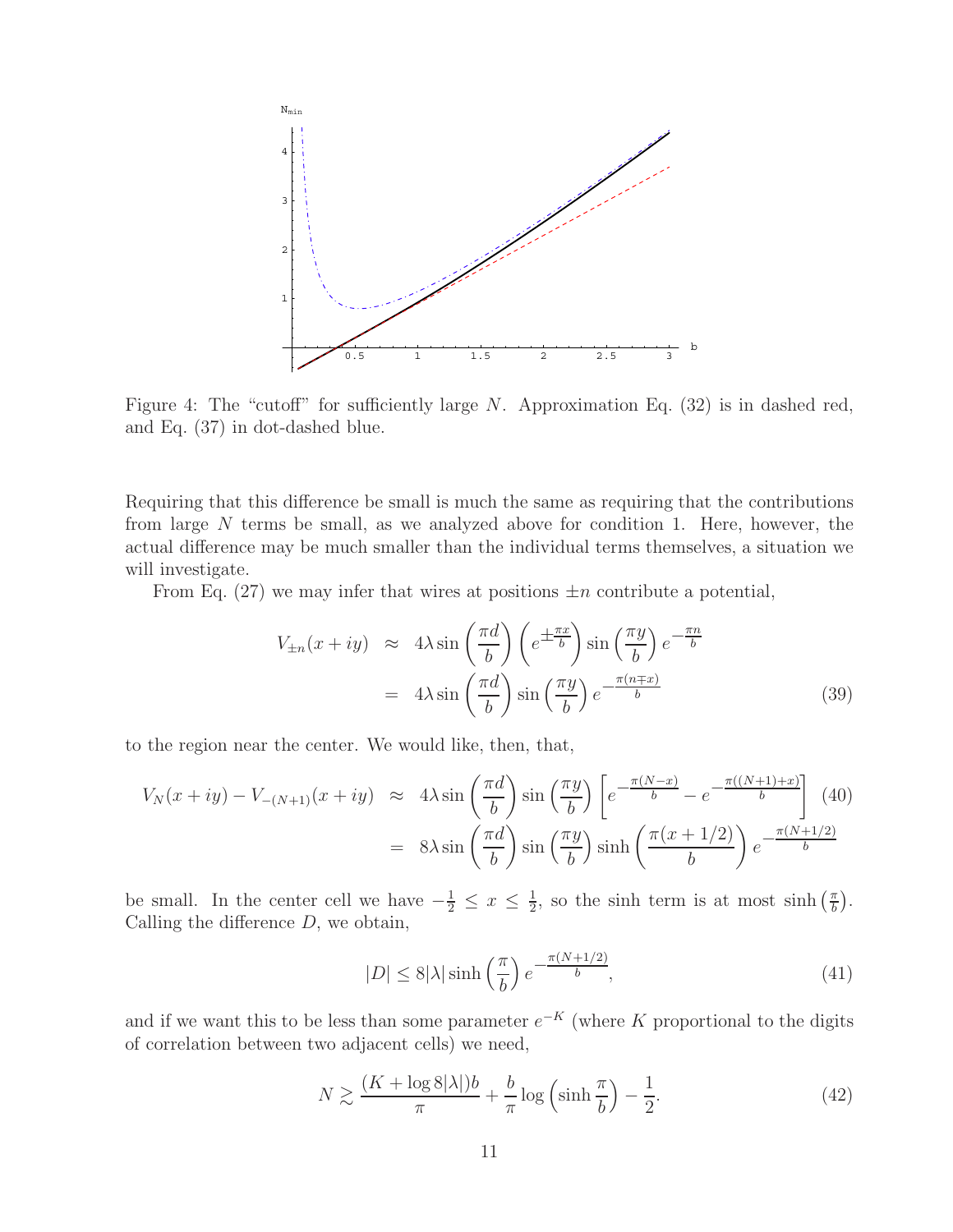This time, having a large b seems to be in our favor! The function in Eq.  $(42)$  starts at  $+1/2$ (for  $b = 0$ ), increases to a maximum, and then decreases as b gets large. However, we find numerically<sup>10</sup> that the location of this maximum goes as  $\pi e^{K+log(8|\lambda|)-1} = 8\pi |\lambda|e^{K-1}$ , and that the height of the maximum goes as  $8|\lambda|e^{K-1} - \frac{1}{2}$ . Thus, in general, it would take an extremely large h to benefit from this effect – much too large for Eq. (37) and (intuitively) extremely large b to benefit from this effect – much too large for Eq.  $(37)$ , and  $(intuitively)$ too large for the physical situation.<sup>11</sup>

We may consider two approximations to Eq. (42). For small b we have  $\sinh \frac{\pi}{b} \approx \frac{1}{2} e^{\frac{\pi}{b}}$ , so obtain we obtain,

$$
N \gtrsim \frac{(K + \log 4|\lambda|)b}{\pi} + \frac{1}{2},\tag{43}
$$

which seems to be very good for  $b \leq 1$  and reasonably good up to  $b \leq 2$ . For large b,  $\sinh \frac{\pi}{b} \approx \frac{\pi}{b}$ , so  $\frac{b}{\pi} \log \left( \sinh \frac{\pi}{b} \right) \approx -\frac{b}{\pi} \log \frac{b}{\pi}$ . Correcting this (somewhat arbitrarily)<sup>12</sup> by  $\frac{\pi}{8b}$  we arrive at,

$$
N \gtrsim \frac{(K + \log 8|\lambda|)b}{\pi} - \frac{b}{\pi} \log \left(\frac{b}{\pi}\right) + \frac{\pi}{8b} - \frac{1}{2}.\tag{44}
$$

Figure 5 shows a graph of Eq. (42), with its two approximations, for  $K = 3$  and  $|\lambda| = 1$ .



Figure 5: "Cutoff" for sufficiently large N, using the second condition. Eq. (43) is in dashed red, and Eq. (44) in dot-dashed blue.

#### **4.3 Evaluation**

In practice, it seems easy enough to just use Eq.  $(30)$  or Eq.  $(42)$  to determine a sufficiently large value of N. The approximations, however, were done to elucidate the general dependence of "large  $N$ " on the various parameters. Both Eq.  $(32)$  and Eq.  $(43)$  show a linear

<sup>&</sup>lt;sup>10</sup>Or, for large *b*, we could also use  $\frac{b}{\pi} \log \left( \sinh \frac{\pi}{b} \right)$  $\frac{\partial}{\partial t} \approx -\frac{b}{\pi} \log \left( \frac{b}{\pi} \right)$  $\mathcal{E}$ 

<sup>11</sup>See also the following section.

<sup>&</sup>lt;sup>12</sup>In fact,  $\lim_{b\to\infty} b\left(\frac{b}{\pi}\log\left(\sinh\frac{\pi}{b}\right)\right)$  $+\frac{b}{\pi}\log\frac{b}{\pi} = \frac{\pi}{6}$ . But we are more concerned with behavior for  $\frac{b}{\pi}$  instead of  $\frac{\pi}{\pi}$  because it fits this range better moderately-sized b, not the limit. So we use  $\frac{\pi}{8b}$  instead of  $\frac{\pi}{6b}$  because it fits this range better.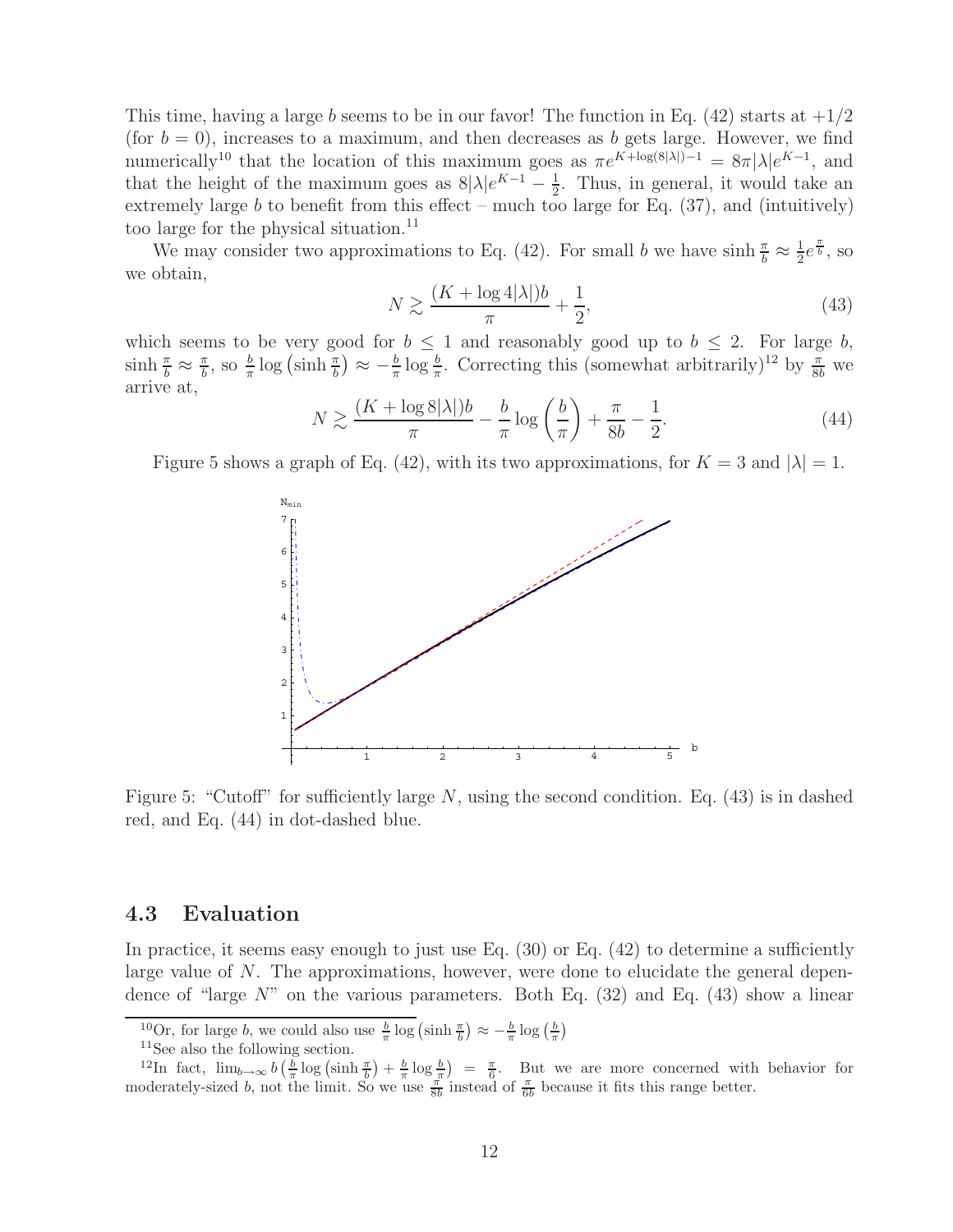dependence for small b. It is indeed comforting to see how nearly identical these equations are for  $C = K$ , having the same multiplicative factor,

$$
\frac{C + \log 8|\lambda|}{\pi} \tag{45}
$$

and differing only by a constant 1. We can also see much similarity in Eq. (37) and Eq. (44); they differ by a sign. For moderately sized b, K (or C), and  $|\lambda|$ , they are basically equivalent, depending linearly on b with the same factor as Eq.  $(32)$  and Eq.  $(43)$ <sup>13</sup>

For much larger b, Eq.  $(44)$  (or Eq.  $(42)$ ) seems somewhat unrealistic: N should always increase with increasing  $b$ . Indeed, for very large  $b$  we are no longer dealing with a wire between two plates. The plates are so far apart that we really only have an isolated grid. And for such large b, with  $N \leq b$  as Eq. (42) would allow, the approximations that we made to derive Eq.  $(27)$  should no longer hold! The most dependable condition on N for very large b thus seems to be Eq.  $(37)$  with a positive blog b term.

We might also note that all equations show the same dependence on  $|\lambda|$ , which is hardly surprising. It might however be slightly confusing that for sufficiently small  $|\lambda|$  the multiplicative coefficient Eq.  $(45)$  becomes negative. But, one must remember that C and K are absolute measures of precision (or error); indeed, the absolute error is comparable to  $e^{-C}$ (or  $e^{-K}$ ). We may rewrite Eq. (45) as,

$$
\frac{1}{\pi} \log \left( \frac{8|\lambda|}{e^{-C}} \right). \tag{46}
$$

For a smaller  $|\lambda|$  we want better precision. Putting the absolute error proportional to  $|\lambda|$ , the argument of the logarithm becomes a constant, typically much greater than 1.

#### **4.4 Remarks**

Before moving on, it might be beneficial (or interesting) to say a few more things about the formulas we have derived, in particular Eqs. 27 and 39. The latter implies that at large distances the potential of a wire sandwiched between two grounded conducting planes is,

$$
V_w(\xi, y; b, d, \lambda) \approx 4\lambda \sin\left(\frac{\pi d}{b}\right) \sin\left(\frac{\pi y}{b}\right) e^{-\frac{\pi |\xi|}{b}},\tag{47}
$$

where  $\xi$  is the horizontal distance from the wire. (The wire is at height d between two planes a distance b apart, as usual).<sup>14</sup> First, we notice that this potential is completely symmetric about  $y = b/2$ . It is zero on the conducting planes and "bulges out" symetrically in the space between them. This is what we might have expected at large distances.

But we also notice that the  $\xi$  dependence is exponentially decreasing – somewhat remarkable in light of the fact that the potential of a wire in free space would grow logarithmically

<sup>13</sup>That's the main point to get here, and it might be emphasized again: most of the time the dependence on  $b$  is essentially linear, with multiplicative factor Eq.  $(45)$ .

 $14$ We might have derived Eq. (47) directly from Eq. (18), and then used it to write Eq. (39) and to derive Eq. (27). This would probably have been somewhat easier and more straightforward than the derivation in Section 4.1.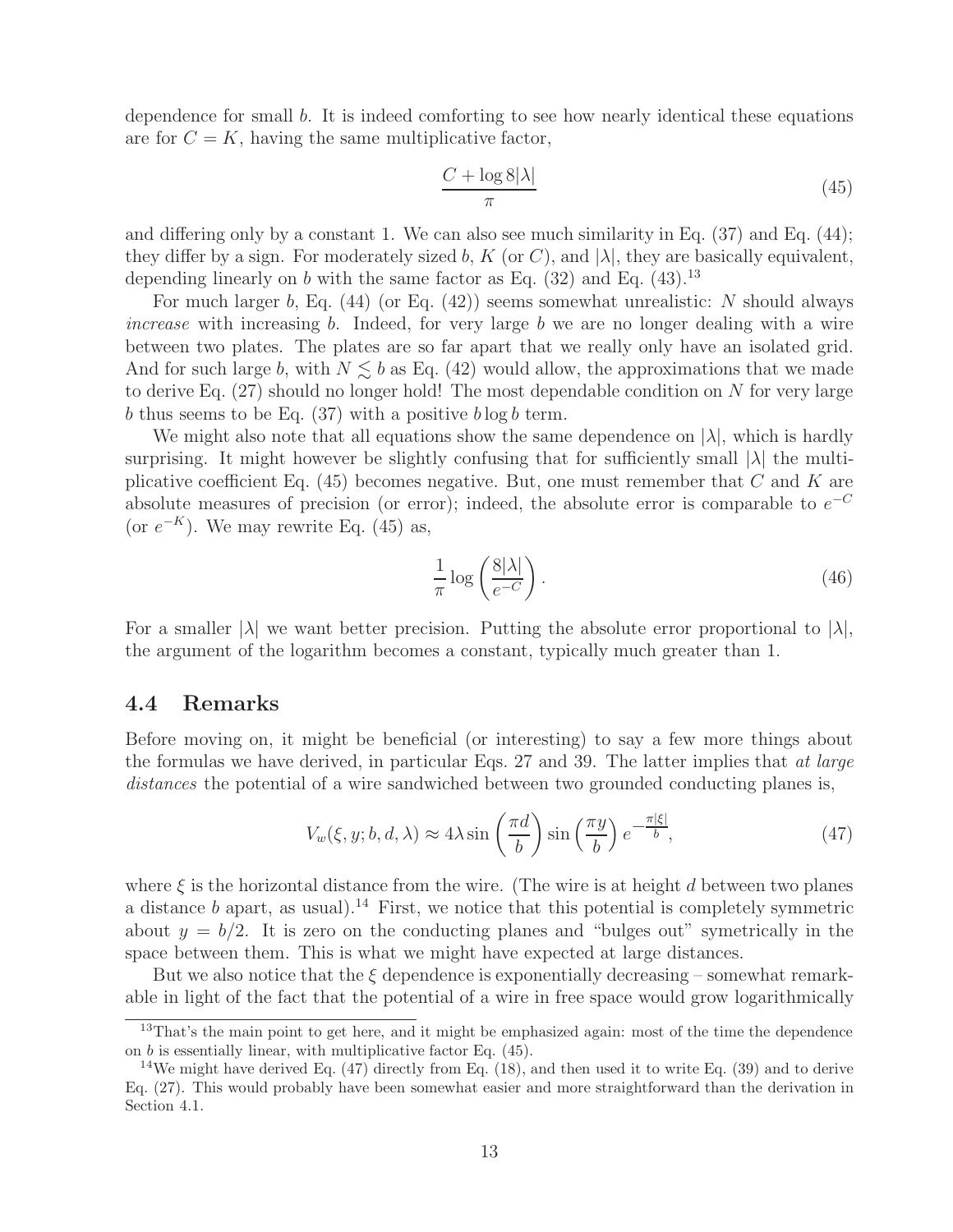forever. This of course is entirely the effect of the grounded conducting planes: they force the potential to 0, and evidently they do so exponentially. (Note the b dependence in the exponential term.)

One other interesting result is that Eq. (18) essentially gives the potential of an infinite (vertical!) grid of wires in free space with alternating charges. The image wire we used to find the potential in the unit circle becomes an infinite grid of image wires in our regular space. From Eq. (18), let,

$$
V_w(z; b, d, \lambda) = \lambda \log \left[ \frac{(e^{\frac{\pi z}{b}} - e^{-\frac{i\pi d}{b}})(e^{\frac{\pi \overline{z}}{b}} - e^{\frac{i\pi d}{b}})}{(e^{\frac{\pi z}{b}} - e^{\frac{i\pi d}{b}})(e^{\frac{\pi \overline{z}}{b}} - e^{-\frac{i\pi d}{b}})} \right].
$$
\n(48)

If for some point  $z = x + iy$  we let  $y \mapsto 2b - y$  we effectively get  $z \mapsto \overline{z}$ ; the numerator and denominator in Eq. (48) are switched, giving the logarithm and the overall potential a minus sign. If instead we let  $y \mapsto y + 2b$ , we effectively get  $z \mapsto z$ ; the potential doesn't change.

Putting  $d = b/2$  we obtain an infinite vertical grid with alternating charges and all wires the same distance (b) apart. (Otherwise, our "images" also alternate in their placement, as shown by the transformations above.) Figure 6 shows a contour plot of  $V_w(x+iy; b, d, \lambda) =$  $V_g(x, y; N = 0, b, d, V = 0, \lambda)$ , extended along the y direction so we may see the "image" grid.



Figure 6: The vertical image grid; here,  $\lambda = 1$ ,  $b = 2$ , and  $d = 0.7$ .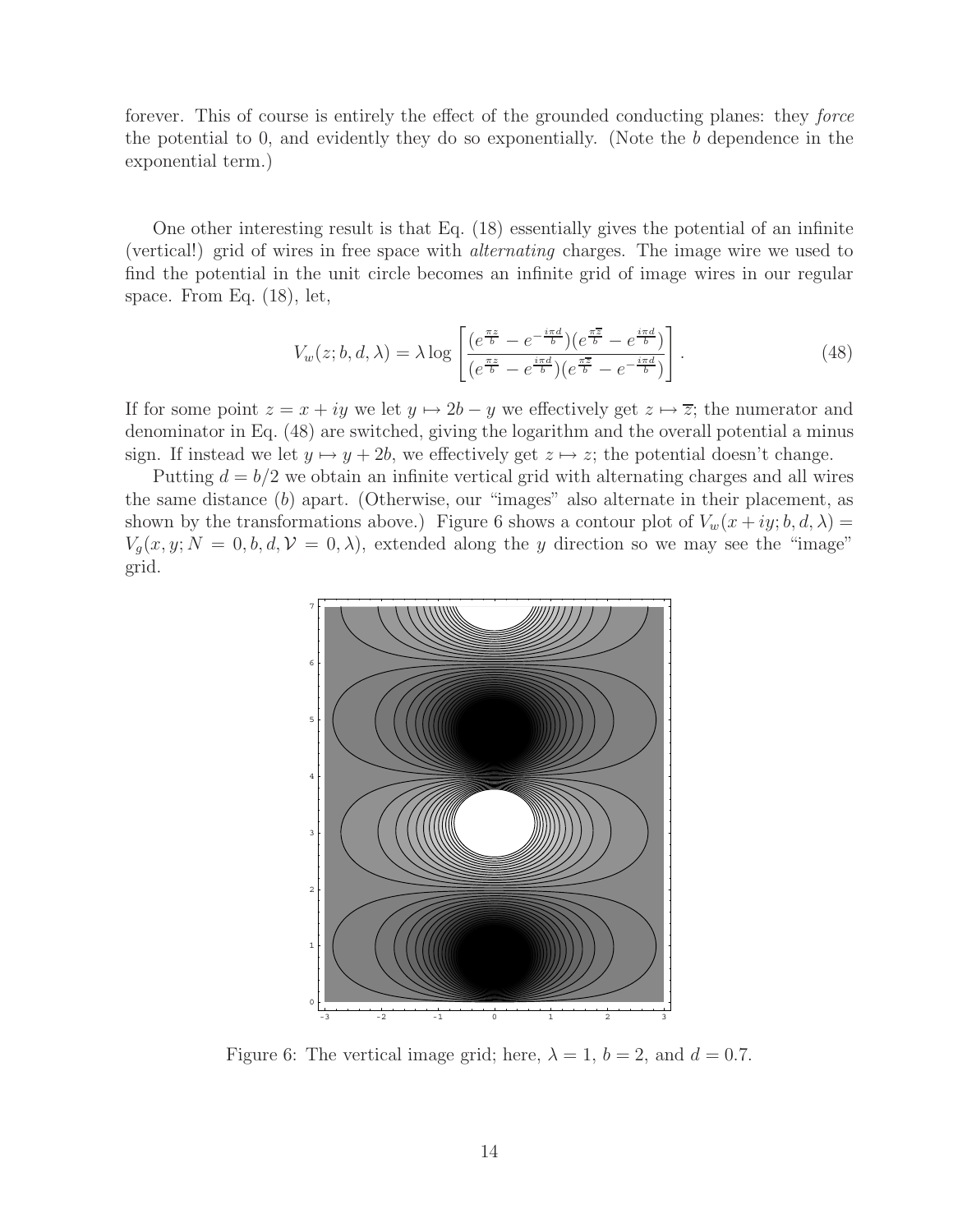# **5 Multiple realistic grids and boundary conditions: an attempt at modelling**

For practical modelling applications<sup>15</sup>, we are often interested in several wire grids placed between "infinite" conducting plates. Equation (12) gives a general expression for this (once we add in a potential  $\frac{\nu}{b} \Im(z)$ ; but we want to satisfy some specific boundary conditions, effectively to determine the correct combination of coefficients  $\lambda_k$ . We shall assume here that all grids involved in our problem have the same pitch, thereby allowing us to use the rescaled potentials  $V_g$  shown in Eq. (21) and Eq. (20).<sup>16</sup>

In a real application we may want to specify either the potential of a wire grid or the electric field at points on the wires – wires of finite radius. How do we accomodate this? Our wires are infinitesimally small, and we specify the charge  $\lambda$  on them. But, in a very small neighborhood of a wire, the equipotentials are almost perfect circles, as can be seen in Figs. 3 and 6. Thus we might approximate real wires of very small radius  $r$  with infinitesimal wires carrying an appropriate charge. (We evaluate the accuracy of this approximation further below.)

Then, another concern arises: if we approximate a small-N finite grid of real wires with a grid of infinitesimally small wires, the "circular" equipotentials at a small distance  $r$  from our infinitesimal wires won't all have the same value! The wires at the ends of the grid will probably have a smaller potential than the wires in the middle. We could adjust Eq. (20) so that each term in the sum carried a *different* coefficient  $\lambda$ , as appropriate to keep the r-potentials constant. This may indeed be the necessary path to take in some situations! However, in many real cases N is very large, and, more importantly,  $N/b$  might be large. We can approximate the real grids by infinite grids, and in turn approximate the infinite "real" grids by our modelled finite grids with large  $N$ . For an infinite grid, the r-potentials will of course be constant. We therefore take N sufficiently large, as called for by the analysis of Section 4, and only consider the central cell of our grids. $17$ 

Now suppose we would like:

- 1. K grids<sup>18</sup> placed at vertical positions  $d_1, \ldots, d_K$  between two plates of separation b,
- 2. wire radii  $r_k$  on the k<sup>th</sup> grid,
- 3. a potential difference  $\mathcal V$  between the top and bottom plates, and either
- 4a. a potential  $v_k$  on each wire of the kth grid, or,
- 4b. an electric field  $E_k$  at (say) the bottommost part of each wire of the kth grid.

 $^{15}Eg$ . particle detectors

 $^{16}$ In some problems, this is not the case; the argument given here may be adjusted accordingly.

<sup>17</sup>We are making *many* approximations. Perhaps better approximations exist, but in this way *are* getting a relatively simple, somewhat accurate model and some decent estimates. As noted further below, actual experiment will show whether or not we have done right.

<sup>&</sup>lt;sup>18</sup>We are assuming here that the pitch of each grid is 1; otherwise the entire set specifications may be scaled appropriately.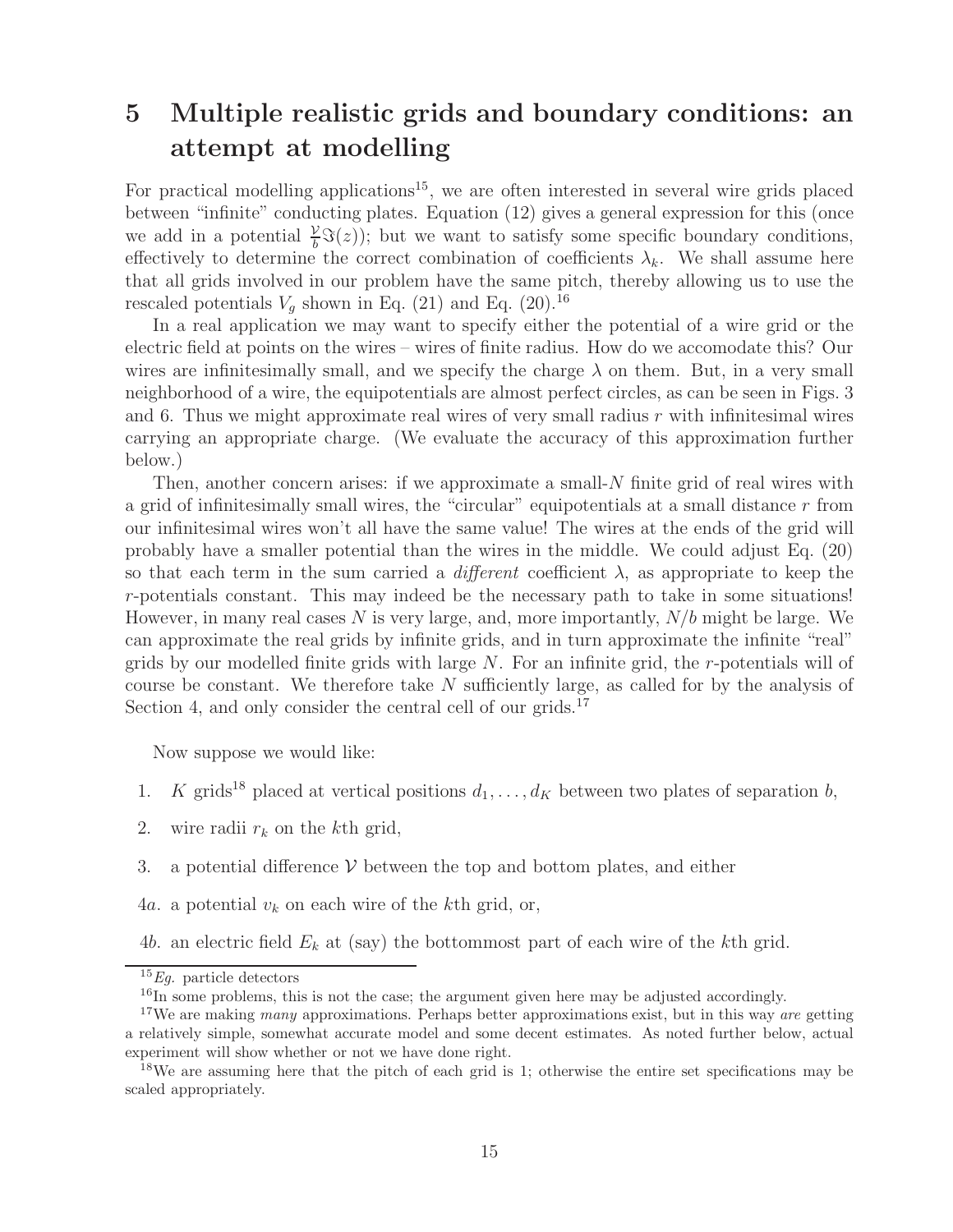We are assuming here that the pitch of each grid is 1; otherwise the entire set specifications may be scaled appropriately. Also we assume for the remainder of the section that  $V_g[z; n, b, d]$ implicitly means  $V_g[z; n, b, d, \mathcal{V} = 0, \lambda = 1]$ , as given by Eq. (20). We shall put in  $\mathcal V$  and constants  $\lambda$  explicitly.

Specifying the electric field at the bottommost point of a wire requires that we know something of the "vertical" derivative of  $V_g$ . This calculation is carried out at the end of this section. For now, we simply refer to,

$$
D_y V_g(z; n, b, d) := \frac{\partial}{\partial y} V_g(x + iy; n, b, d).
$$
\n(49)

We fix some  $N$ , presumably satisfying,

$$
N \gtrsim \frac{(C + \log 4\lambda)b}{\pi} \tag{50}
$$

(or the appropriate large b equation) for some moderatly sized  $C$ . We will not actually specify N here, and its actual value may be adjusted at the end.

### **5.1**  $K = 1$ , one grid

Suppose we only have one grid between the plates (so we may drop subscripts from the parameters). The general form of our potential is,

$$
V(x,y) = \lambda V_g(x+iy;N,b,d) + \mathcal{V}\frac{y}{b},\tag{51}
$$

with  $\lambda$  a parameter to be determined. If the grid is at potential v, we would like,

$$
V(\pm r, d) = \lambda V_g(\pm r + id; N, b, d) + \mathcal{V}\frac{d}{b} = v.
$$
\n
$$
(52)
$$

In other words, we are requiring that the potential at the (supposedly small) wire radius  $r$ be v. Since the potential may actually vary a little bit as we go around the wire, we just (somewhat arbitrarily) use the positions to the sides of the central wire as our boundary condition points. (It doesn't matter whether we use  $+r$  or  $-r$ ; recall that the potential is symmetric in  $x$ .) This determines.

$$
\lambda^{(v)} = \frac{v - \mathcal{V}d/b}{V_g(\pm r + id; N, b, d)}.\tag{53}
$$

If instead of condition  $4a$  we use  $4b$ , specifying the field at (again somewhat arbitrarily) the bottommost point of the central wire, we must have,

$$
-D_y V(0, d-r) = -\lambda D_y V_g(i(d-r); N, b, d) - \frac{\mathcal{V}}{b} = E,
$$
\n(54)

which fixes  $\lambda$  as,

$$
\lambda^{(E)} = -\frac{E + \mathcal{V}/b}{D_y V_g (i(d-r); N, b, d)}.
$$
\n(55)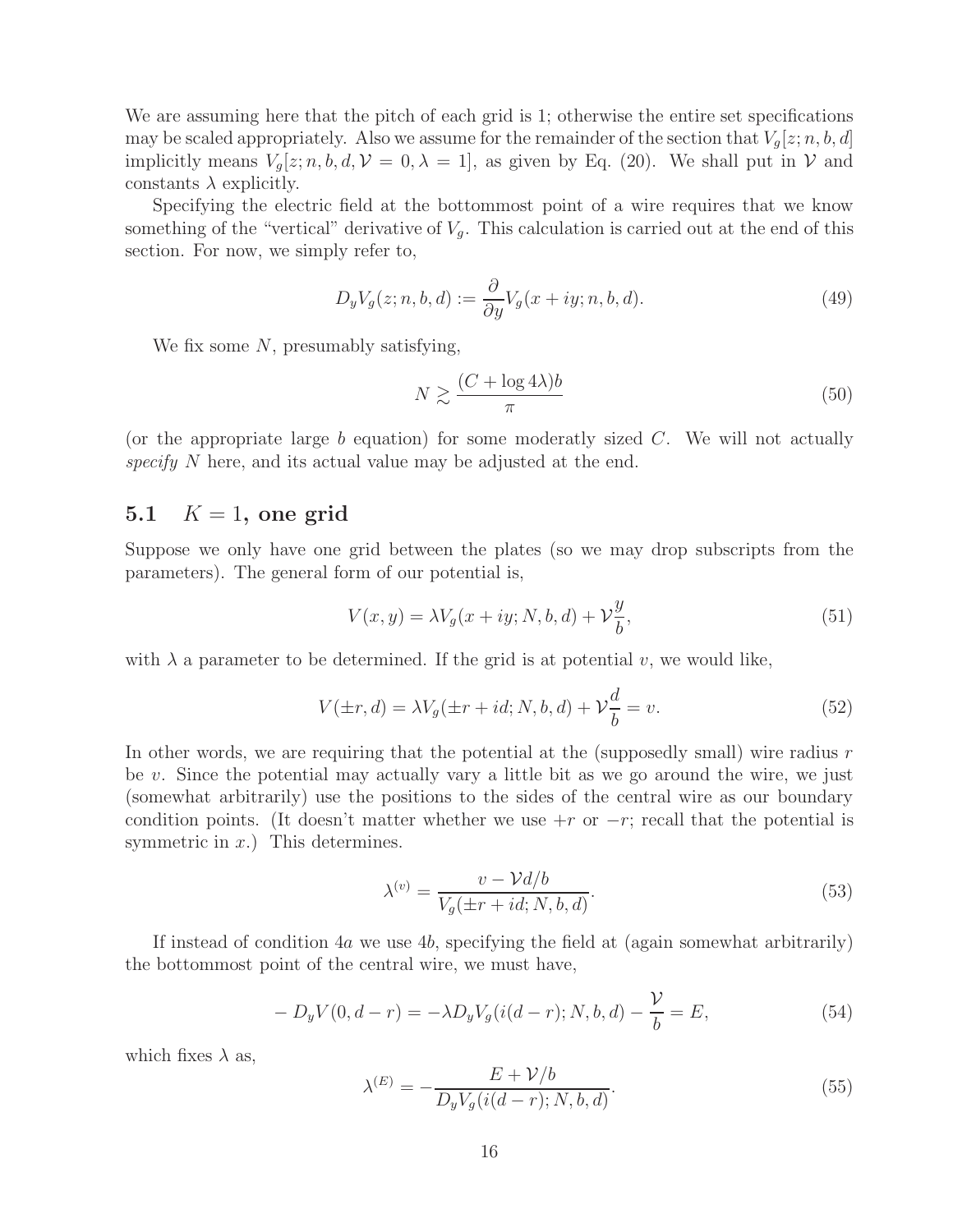### **5.2** K > 1**, multiple grids**

With multiple grids the general expression of the potential takes the form,

$$
V(x,y) = \sum_{k=1}^{K} \lambda_k V_g(x+iy; N, b, d_k) + \mathcal{V}\frac{y}{b},
$$
\n(56)

and when imposing the potential or field conditions at the wires we obtain a system of K equations which look either like,

$$
V(\pm r_j, d_j) = \sum_{k=1}^{K} \lambda_k V_g(\pm r_j + id_j; N, b, d_k) + \mathcal{V}\frac{d_j}{b} = v_j
$$
\n(57)

(for potentials  $v_j$  on the *j*th grids) or,

$$
-D_y V(0, d_j - r_j) = \sum_{k=1}^{K} \lambda_k [-D_y V_g(i(d_j - r_j); N, b, d_k)] - \frac{\mathcal{V}}{d} = E_j
$$
(58)

(for fields  $E_j$  on the jth grids), with  $j = 1, \ldots, K$ .

This system of equations is linear, and may be recast as,

$$
\mathbf{M}\,\lambda = \mathbf{F} \tag{59}
$$

$$
\text{or} \quad \sum_{k} M_{jk} \lambda_k = F_j,\tag{60}
$$

where,

$$
\lambda = (\lambda_1, \lambda_2, \dots, \lambda_K)^t,\tag{61}
$$

$$
F_j = \begin{cases} v_j - \mathcal{V}\frac{dy}{b} & \text{if potential condition on } j\text{th grid} \\ E_j + \frac{\mathcal{V}}{b} & \text{if field condition on } j\text{th grid,} \\ M_{jk} = \begin{cases} V_g(\pm r_j + id_j; N, b, d_k) & \text{if potential condition on } j\text{th grid} \\ -D_y V_g(i(d_j - r_j); N, b, d_k) & \text{if field condition on } j\text{th grid.} \end{cases} \tag{63}
$$

The coefficients  $\lambda_k$  may then be solved for by the usual method of determinants. This, then, is a complete solution to the problem we posed.

#### **5.3 An example**

In a certain particle detector we have the following configuration:

- A fine mesh (approximated by a plane) at position 0 mm and (negative) potential  $\mathcal{V}$ ,
- A grid (1), pitch 2 mm, radius 0.0100 mm, at position 9.80 mm and potential  $V_1$ ,
- A grid (2), pitch 2 mm, radius 0.0625 mm, at position 12.62 mm and potential 0,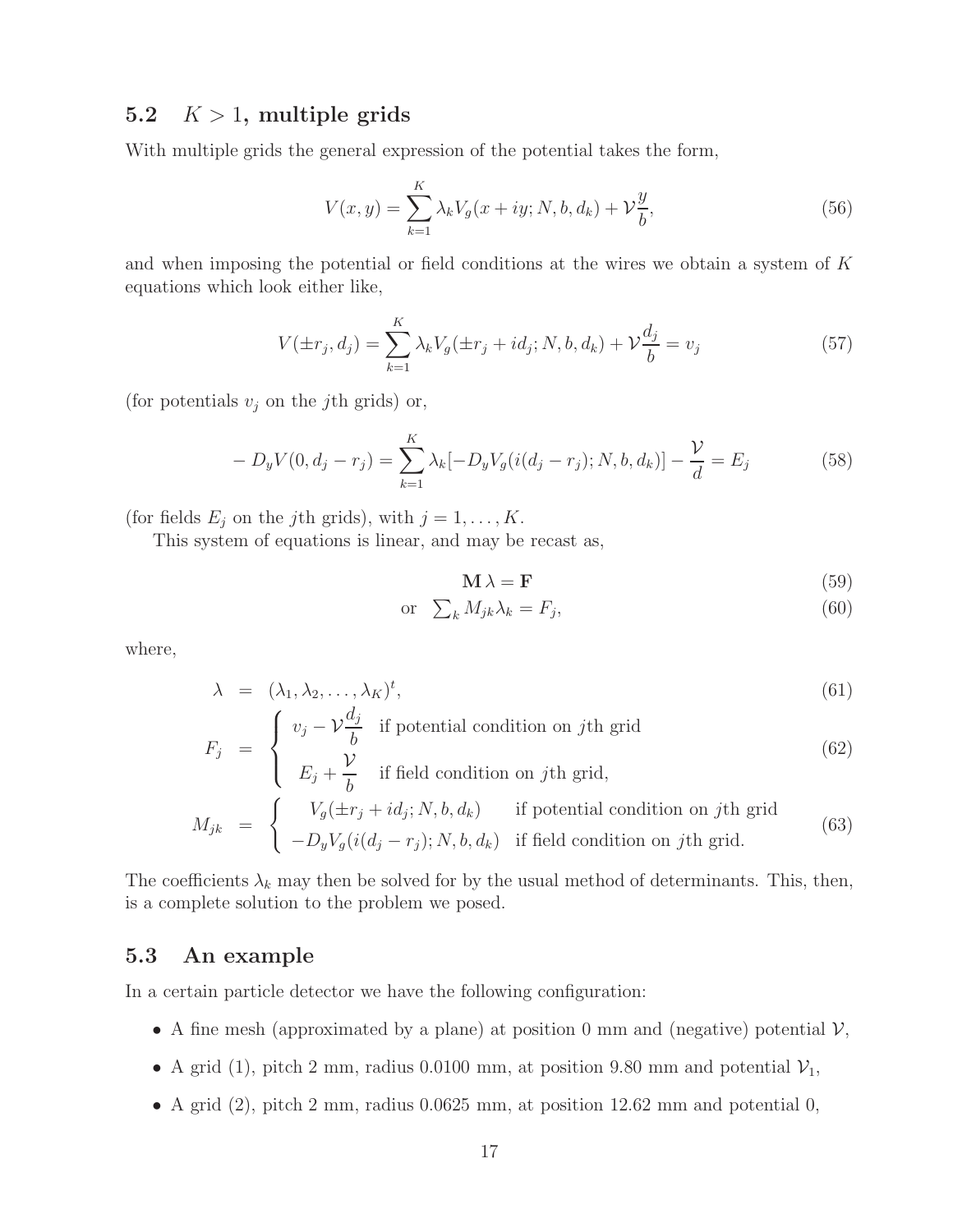• A fine mesh (approximated by a plane) at position 19.48 mm and potential  $0.^{19}$ 

To fit the analysis we have been performing, we may add a potential  $-V$  to everything and divide all quantities by 2 so that the pitch is 1 mm. This results in:

- A fine mesh (approximated by a plane) at position 0 mm and potential 0,
- A grid (1), pitch 1 mm, radius 0.0050 mm, at position 4.90 mm and potential  $v_1$ ,
- A grid (2), pitch 1 mm, radius 0.0312 mm, at position 6.31 mm and potential  $v_2$ ,
- A fine mesh (approximated by a plane) at position 9.74 mm and potential  $v_2$ ,

with  $v_1 = (\mathcal{V}_1 - \mathcal{V})/2$  and  $v_2 = -\mathcal{V}/2$ .

Our problem is one of transparency. While keeping  $V(v_2)$  fixed, we wish to vary the value of  $V_1$  ( $v_1$ ) so that the detector is either fully transparent to drifting electrons or fully intercepting of them at grid 1. We assume the detector is fully transparent when  $E_1 = 0$ , i.e. the field at the bottommost point of grid 1 is 0. And the detector is fully intercepting when  $v_1 = v_2$ <sup>20</sup>

We may begin with full transparency. In this case we have,

$$
\mathbf{M} = \begin{pmatrix} -D_y V_g((4.9 - 0.005)i; N, 9.74, 4.9) & -D_y V_g((4.9 - 0.005)i; N, 9.74, 6.31) \\ V_g(\pm 0.0312 + 6.31 i; N, 9.74, 4.9) & V_g(\pm 0.0312 + 6.31 i; N, 9.74, 6.31) \end{pmatrix},
$$
 (64)

$$
\mathbf{F} = \left( \begin{array}{c} v_2/9.74 \\ v_2(1 - 6.31/9.74) \end{array} \right), \tag{65}
$$

and,

$$
\lambda_1 = \frac{\det\begin{pmatrix} v_2/9.74 & -D_y V_g((4.9-0.005)i; N, 9.74, 6.31) \\ v_2(1-6.31/9.74) & V_g(\pm 0.0312 + 6.31 i; N, 9.74, 6.31) \end{pmatrix}}{\det(\mathbf{M})},
$$
\n
$$
\lambda_2 = \frac{\det\begin{pmatrix} -D_y V_g((4.9-0.005)i; N, 9.74, 4.9) & v_2/9.74 \\ V_g(\pm 0.0312 + 6.31 i; N, 9.74, 4.9) & v_2(1-6.31/9.74) \end{pmatrix}}{\det(\mathbf{M})}.
$$
\n(66)

If we would like a precision in our infinite grid estimate proportional to (say)  $\sim 4$  digits when  $\max(\lambda_1, \lambda_2) = 1$ , we should take,

$$
N \gtrsim \left(\log \frac{8}{e^{-4}}\right) \frac{9.74}{\pi} = 18.85\tag{67}
$$

 $19$ The idea here is that most drifting electrons will be collected on grid 2, but any that get through will be collected on the 0V mesh.

<sup>20</sup>These conditions, in a sense, give estimates of the *minimum* voltages we will have to apply to grid 1 to result in either transparency or interception.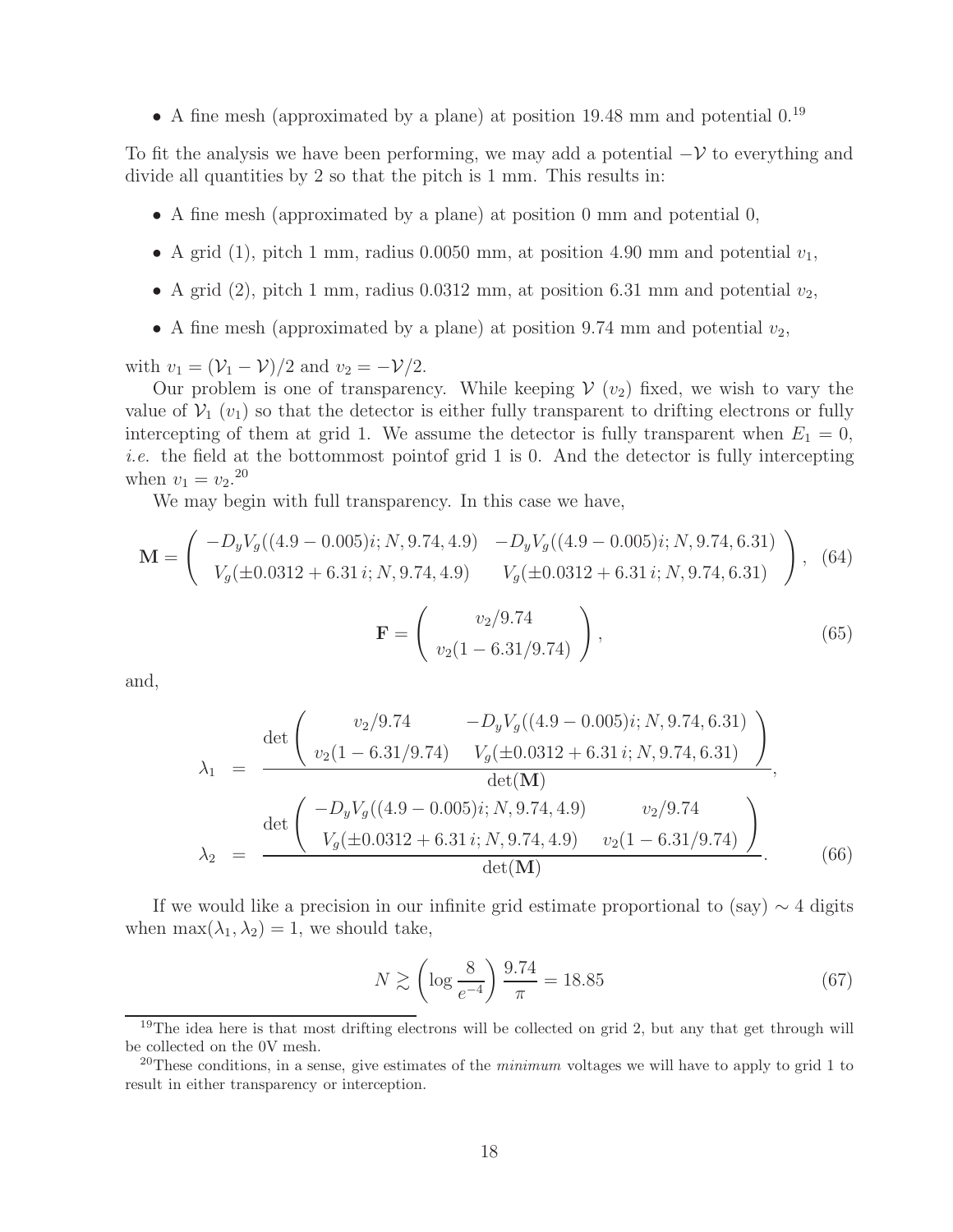Putting  $N = 20$ , then, we obtain,

$$
\lambda_1 = -3.847 \times 10^{-4} v_2, \qquad \lambda_2 = 1.157 \times 10^{-2} v_2. \tag{68}
$$

Therefore our potential is,

$$
V(x,y) = -3.847 \times 10^{-4} v_2 V_g(x+iy; 20, 9.74, 4.9) +1.157 \times 10^{-2} v_2 V_g(x+iy; 20, 9.74, 6.31) + (v_2/9.74)y.
$$
 (69)

Figure 7 shows a plot of  $V(0, y)$ , the profile of the potential going through the central wire. One may imagine electrons climbing up the potential slope, which is essentially linear up to the second grid. The first grid is invisible on a large scale (as we might indeed want), and so is shown close up in the left plot. Note how the potential is flat at  $y = 8.895$ , as required. Figures 10-12 of the Appendix show contour plots of various sections of the grid. It was necessary to zoom in on the different sections in order to see the detail.



Figure 7:  $V(0, y)$  transparent, with  $v_2 = 10$ .

Letting  $x + iy = 4.9 \pm 0.005i$  (the outside of the central wire of grid 1), we get,

$$
v_1 = V(4.9, 0.005) \approx 0.739 v_2. \tag{70}
$$

Using our original notation, we see that,

$$
\begin{array}{rcl}\nV_1 & = & 2(v_1 - v_2) \\
\mathcal{V} & = & -2v_2,\n\end{array} \tag{71}
$$

and so,

$$
\mathcal{V}_1 = \left(1 - \frac{v_1}{v_2}\right) \mathcal{V} \tag{72}
$$

$$
\approx 0.261 \mathcal{V} \tag{73}
$$

in our case, for full transparency.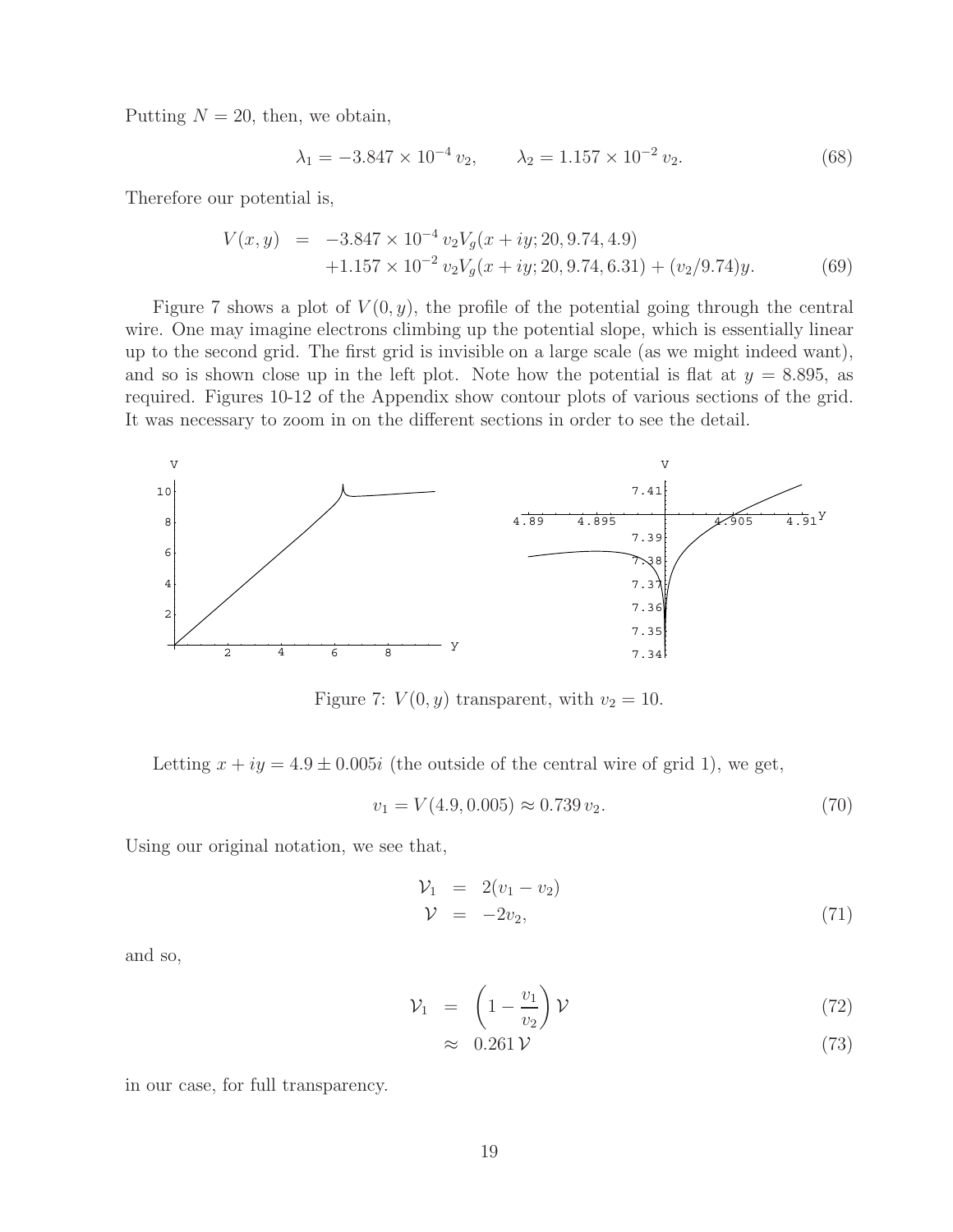We would also like to find the potentials for the case of full interception (or full collection on grid 1). In this case, we require  $v_1 = v_2$ , or  $\mathcal{V}_1 = 0$ . We have,

$$
\mathbf{M} = \begin{pmatrix} V_g(\pm 0.005 + 4.9 i; N, 9.74, 4.9) & V_g(\pm 0.005 + 4.9 i; N, 9.74, 6.31) \\ V_g(\pm 0.0312 + 6.31 i; N, 9.74, 4.9) & V_g(\pm 0.0312 + 6.31 i; N, 9.74, 6.31) \end{pmatrix},
$$
 (74)

$$
\mathbf{F} = \left( \begin{array}{c} v_2(1 - 4.9/9.74) \\ v_2(1 - 6.31/9.74) \end{array} \right). \tag{75}
$$

Choosing  $N = 20$  as above, these give (evaluating the determinants),

$$
\lambda_1 = 0.01124 \n\lambda_2 = 0.00349.
$$
\n(76)

Therefore, for full interception at grid 1, we have,

$$
V(x,y) = 0.01124 v_2 V_g(x+iy; 20, 9.74, 4.9)
$$
  
+0.00349 v<sub>2</sub>V<sub>g</sub>(x+iy; 20, 9.74, 6.31) + (v<sub>2</sub>/9.74)y. (77)

A plot of  $V(0, y)$  is shown in Fig. 8, and a contour plot in Fig. 13. There is no need here to zoom in on details, since all the charges are moderately strong.



Figure 8:  $V(0, y)$  intercepting, with  $v_2 = 10$ .

#### **5.4 Some brief comments on error**

As discussed at the beginning of this section, the approximations we have made in our model carry with them two major sources of error. The first comes from our infinite grid approximation. By choosing  $N = 20$  we assured ourselves that, were we to have only one grid by itself, the potential of the center cell would be 'correct' to a few decimal places better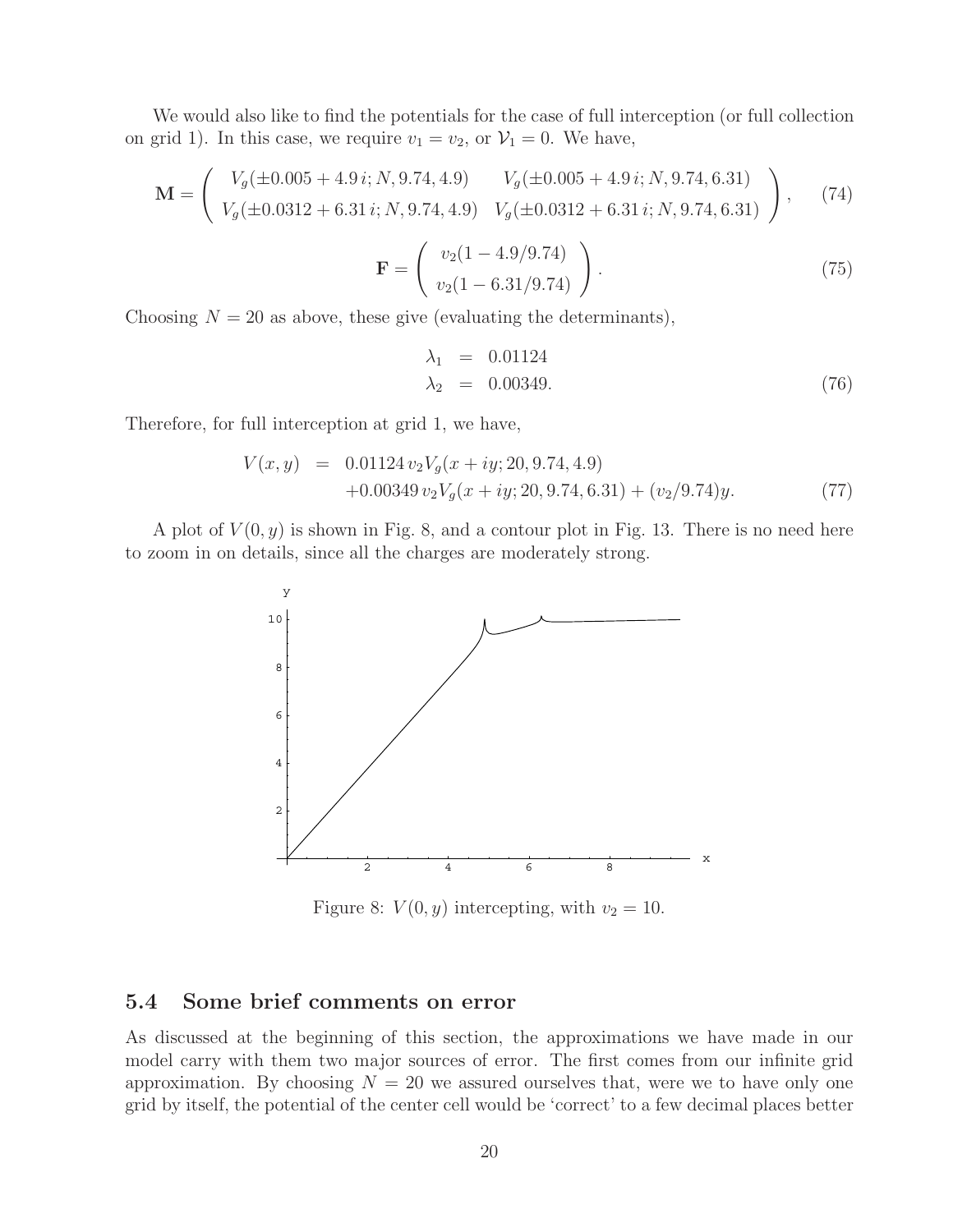than  $\lambda$  of that grid. With two grids (or K grids), this error bound remains true for each grid individually. When they are superimposed we only know that the complete potential is accurate to a few decimal places less than the *largest*  $\lambda_k$ .<sup>21</sup> In our two cases above, though, the values we obtained for  $\lambda_1$  and  $\lambda_2$  were roughly comparable (differing only by two or so orders of magnitude), and  $N = 20$  gives an approximation to an infinite grid that is not bad at all. Figure 9 estimates the absolute error along the line  $x = 0$  by comparing our potentials to those with  $N = 50^{22}$ 



Figure 9: Estimate of absolute error in  $V(0, y)$  (with  $v_2 = 10$ ) vs. an infinite grid.

Unfortunately, there is a quite unknown error in our approximation of the real particle detector as a a set of infinite grids (which we then approximated with our model). There is also error coming from the fact that we assumed our wire radii were small enough that we could approximate the wires by infinitesimally small ones. This is valid as long as computed equipotentials at the real wire radii are circular. In the case of an intrecepting grid 1, this does seem to be the case, as one may see from Figure 13. But, in the case of transparency, this is not valid at grid 1, as can be seen in Figs. 7 and 11. In this case, the linear potential difference between the plates and the contribution from grid 2 effectively set up a (strong) linear potential (uniform field) at grid 1. When we add in the potential of grid 1, with very small  $\lambda_1$ , this linear potential overpowers the tendency of equipotentials to be circular. The value of  $v_1$  given in Eq. (70) is essentially just the value of the linear potential. To achieve full transparency in our real drift chamber, we will probably need a lower  $v_1$  (or  $\mathcal{V}_1$ ) than that calculated.

Some of the errors discussed here are small, while others may be quite significant. The model we have used might be adjusted slightly in different ways to try to improve its accuracy. But, in the end it will still only give a suggestion of what certain parameters need to be, as it

<sup>21</sup>It occurs to the author that *fractional* error may have been a good concept to explore. Perhaps another day.

<sup>&</sup>lt;sup>22</sup>The potentials for  $N = 50$  use slightly corrected values of  $\lambda_1$  and  $\lambda_2$ , calcualted with  $V_g$  and  $D_yV_g$  with  $N = 50$ . It turns out that our  $N = 20$  values were good to three significant digits, and  $\pm 1$  for the fourth significant digit. This slight alteration is what causes the sharp (infinite) peaks in the error graphs at the grids. We have been slightly naive, ignoring this correction, and predicting an absolute bound on error. But, the sharp peaks only manifest themselves near the *infinitesimally* small wires, well away from the finite wire bounds we are trying to model. . . .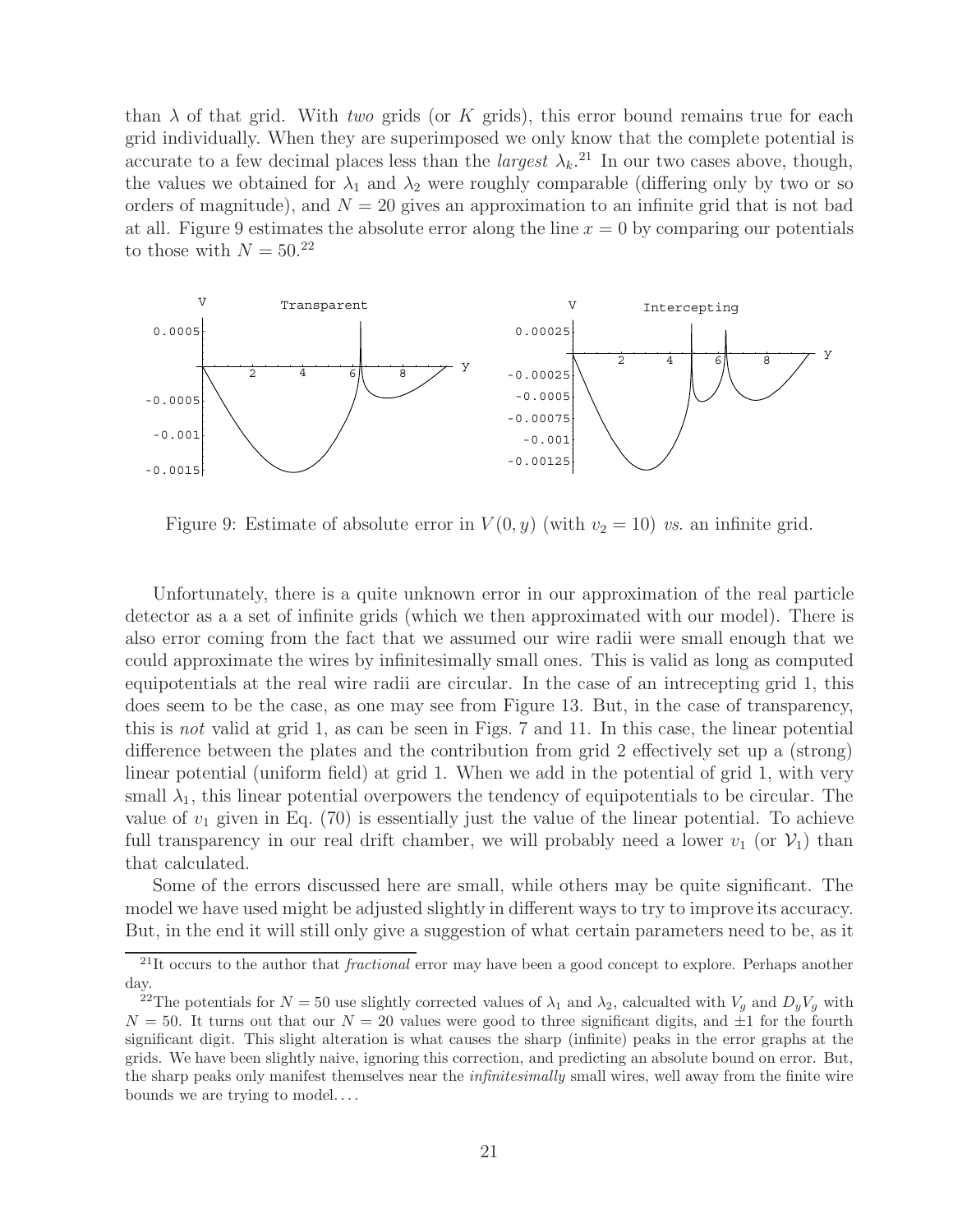does now. Its ultimate validity must be tested experimentally. One must try the suggested value of  $V_1$  for transparency and see if transparency is indeed achieved! As mentioned, a lower value might be needed. (We may also need to use a higher value of  $\mathcal{V}_1$  than 0, as called for by our heuristic, to achieve full interception.)<sup>23</sup>

Hopefully our model will provide some helpful suggestions, both through its predictions of parameters and its ability to provide visualizations. However, whether or not this happens, we may content ourselves with the fact that it has provided an excellent exercise.

#### **5.5 The** y**-derivative**

For closure before we finish, we will explicitly compute  $\frac{\partial}{\partial y}V_g(x+iy; n, b, d)$ . From Eq. (20) we have,

$$
V_g(x+iy; N, b, d) = \log \left[ \frac{(e^{\frac{\pi(x-iy)}{b}} - e^{-\frac{i\pi d}{b}})(e^{\frac{\pi(x-iy)}{b}} - e^{\frac{i\pi d}{b}})}{(e^{\frac{\pi(x-iy)}{b}} - e^{-\frac{i\pi d}{b}})(e^{\frac{\pi(x-iy)}{b}} - e^{-\frac{i\pi d}{b}})} \right]
$$
(78)  
+ 
$$
\sum_{n=1}^{N} \log \left[ \frac{(e^{\frac{\pi(x-iy)}{b}} - e^{\frac{\pi(n-id)}{b}})(e^{\frac{\pi(x-iy)}{b}} - e^{-\frac{\pi(n+id)}{b}})(e^{\frac{\pi(x-iy)}{b}} - e^{-\frac{\pi(n-id)}{b}})(e^{\frac{\pi(x-iy)}{b}} - e^{-\frac{\pi(n-id)}{b}})(e^{\frac{\pi(x-iy)}{b}} - e^{\frac{\pi(n-id)}{b}})}{e^{\frac{\pi(x-iy)}{b}} - e^{-\frac{\pi(n-id)}{b}})(e^{\frac{\pi(x-iy)}{b}} - e^{-\frac{\pi(n+id)}{b}})(e^{\frac{\pi(x-iy)}{b}} - e^{\frac{\pi(n-id)}{b}})} \right].
$$

But letting,

$$
V_w(x+iy; N, b, d) = \log \left[ \frac{(e^{\frac{\pi(x-iy)}{b}} - e^{-\frac{i\pi d}{b}})(e^{\frac{\pi(x-iy)}{b}} - e^{\frac{i\pi d}{b}})}{(e^{\frac{\pi(x-iy)}{b}} - e^{\frac{i\pi d}{b}})(e^{\frac{\pi(x-iy)}{b}} - e^{-\frac{i\pi d}{b}})} \right]
$$
(79)

 $(c.f., Eq. (78))$ , we see from Eq. (14) (and common sense applied to our initial derivation) that we may write Eq. (78) as

$$
V_g(x+iy; N, b, d) = V_w(x+iy; N, b, d) + \sum_{n=1}^{N} \text{[potential from wires displaced } \pm n \text{ units}]
$$
  
= 
$$
V_w(x+iy; N, b, d)
$$

$$
+ \sum_{n=1}^{N} \left[ V_w((x+n)+iy; N, b, d) + V_w((x-n)+iy; N, b, d) \right].
$$
 (80)

Then our derivative is,

$$
\frac{\partial}{\partial y}V_g(x+iy; N, b, d) = \frac{\partial}{\partial y}V_w(x+iy; N, b, d) \n+ \sum_{n=1}^N \left[ \frac{\partial}{\partial y}V_w((x+n)+iy; N, b, d) + \frac{\partial}{\partial y}V_w((x-n)+iy; N, b, d) \right],
$$
\n(81)

and we see that the only function we really have to differentiate is  $V_w$ . After finding this derivative, we have simply to substitute  $x \to x \pm n$  to obtain the terms in the sum. Using

<sup>&</sup>lt;sup>23</sup>Using contour plots such as Fig. 13, and creating plots of field lines, the model may in fact help us study the validity of the heuristic. . .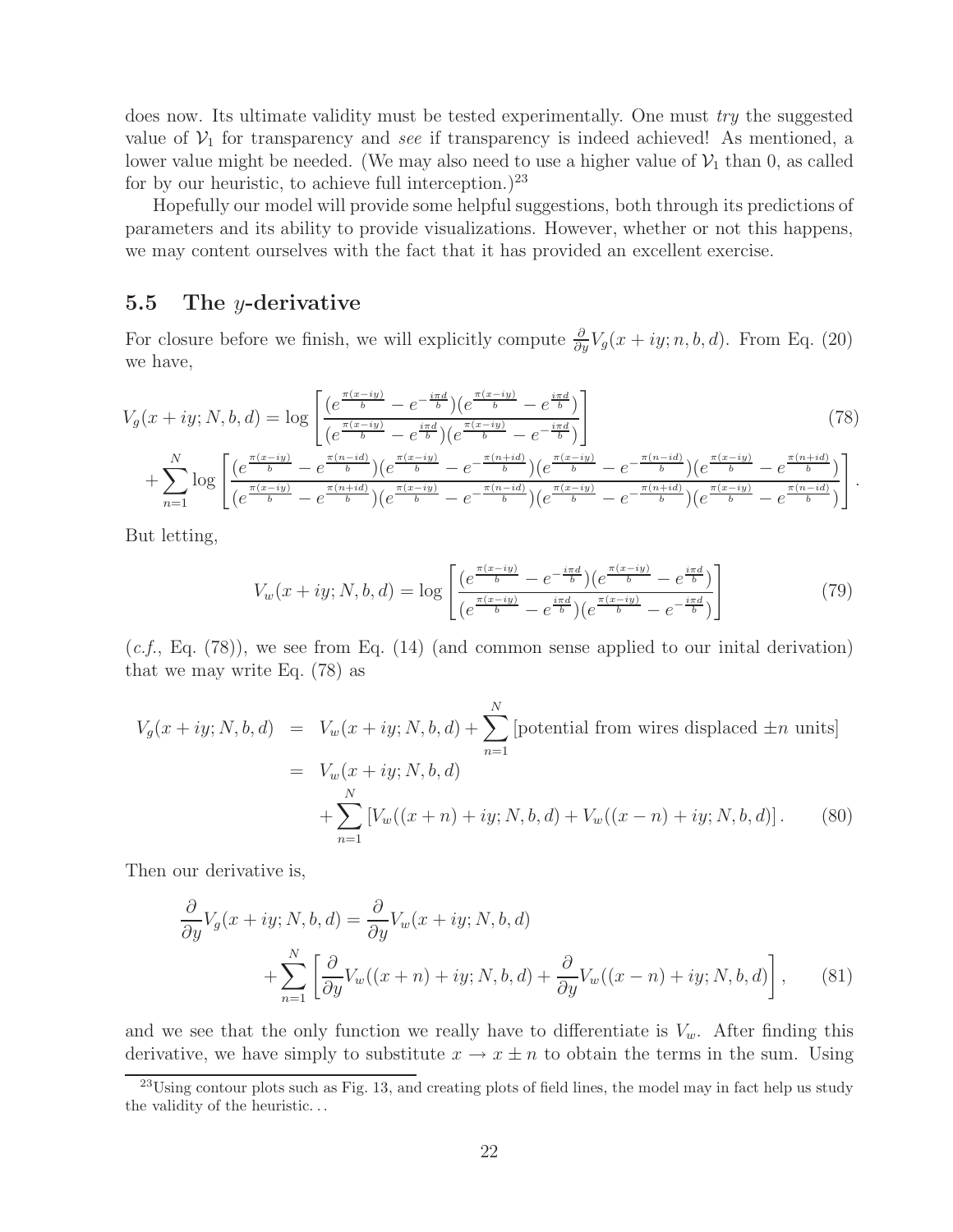Mathematica and some further rearranging, we find,

$$
\frac{\partial}{\partial y}V_w(x+iy;N,b,d)
$$
\n
$$
= \frac{i\pi}{b} \frac{e^{\frac{\pi(x-iy)}{b}} \left(e^{\frac{id\pi}{b}} - e^{-\frac{id\pi}{b}}\right) \left(1 + e^{\frac{2\pi x}{b}} + e^{\frac{\pi(2x+2iy)}{b}} + e^{\frac{2i\pi y}{b}} - 2e^{\frac{\pi(x+iy)}{b}} \left(e^{-\frac{id\pi}{b}} + e^{\frac{id\pi}{b}}\right)\right)}{\left(e^{\frac{\pi(x+iy)}{b}} - e^{\frac{id\pi}{b}}\right) \left(e^{\frac{\pi(x+iy)}{b}} - e^{-\frac{id\pi}{b}}\right) \left(e^{\frac{\pi(x-iy)}{b}} - e^{\frac{id\pi}{b}}\right) \left(e^{\frac{\pi(x-iy)}{b}} - e^{\frac{-id\pi}{b}}\right)}
$$
\n
$$
= \frac{4\pi}{b} \frac{\left(e^{\frac{\pi x}{b}} + e^{\frac{3\pi x}{b}}\right) \cos(\frac{\pi y}{b}) \sin(\frac{d\pi}{b}) - e^{\frac{2\pi x}{b}} \sin(\frac{2d\pi}{b})}{\left(e^{\frac{\pi(x+iy)}{b}} - e^{\frac{id\pi}{b}}\right) \left(e^{\frac{\pi(x-iy)}{b}} - e^{\frac{-id\pi}{b}}\right) \left(e^{\frac{\pi(x-iy)}{b}} - e^{\frac{-id\pi}{b}}\right)}.
$$
\n(82)

Though it is not done here, we note that we can also use this technique to find an expression for the x-derivative (and thus the electric field).

#### $\Box$

## **A Extra contour plots**



Figure 10: Contour plot of  $V(x, y)$  transparent, near grid 2.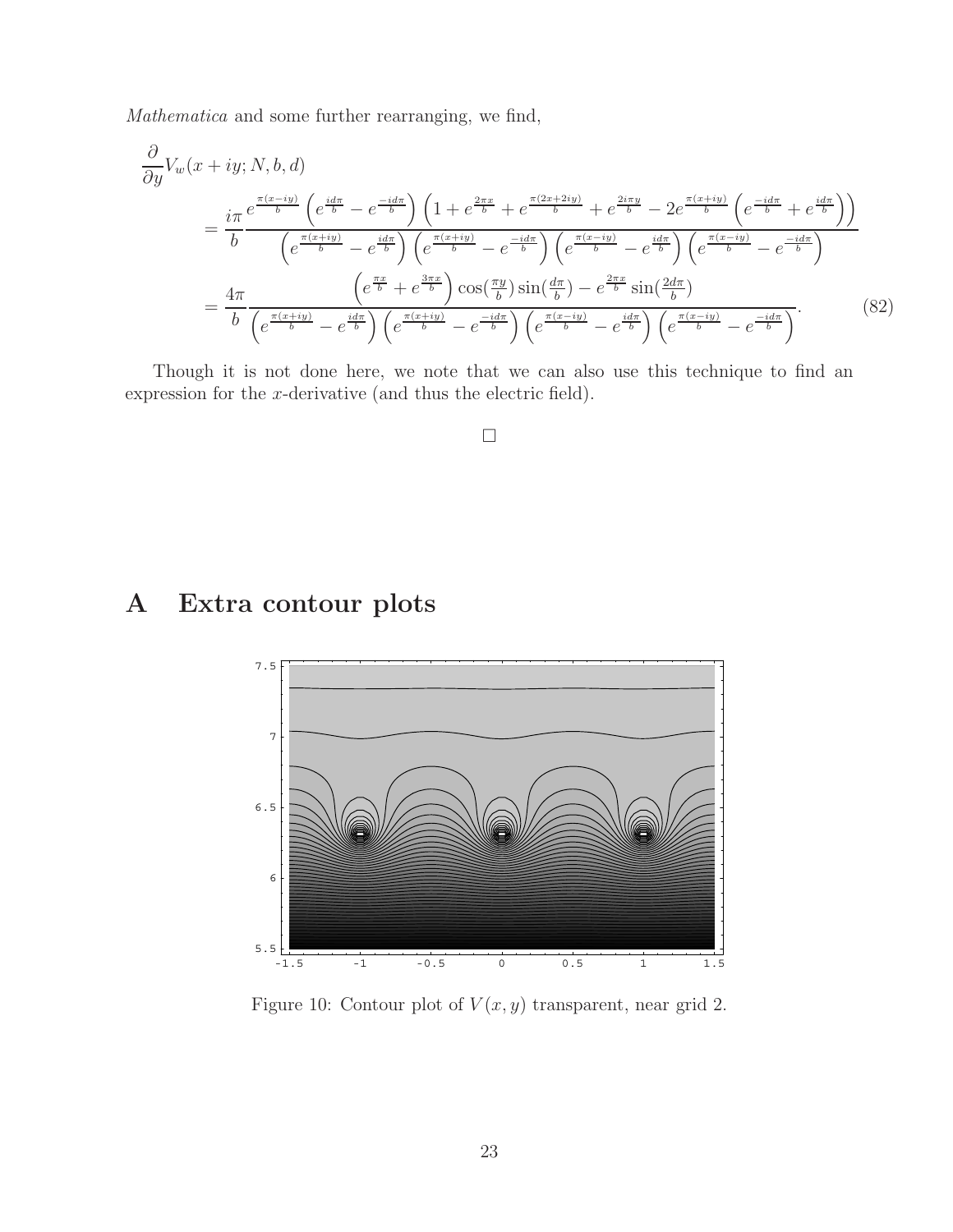

Figure 11: Contour plot of  $V(x, y)$  transparent, close-up on grid 1.



Figure 12: Contour plot of  $V(x, y)$  transparent, near grid 1.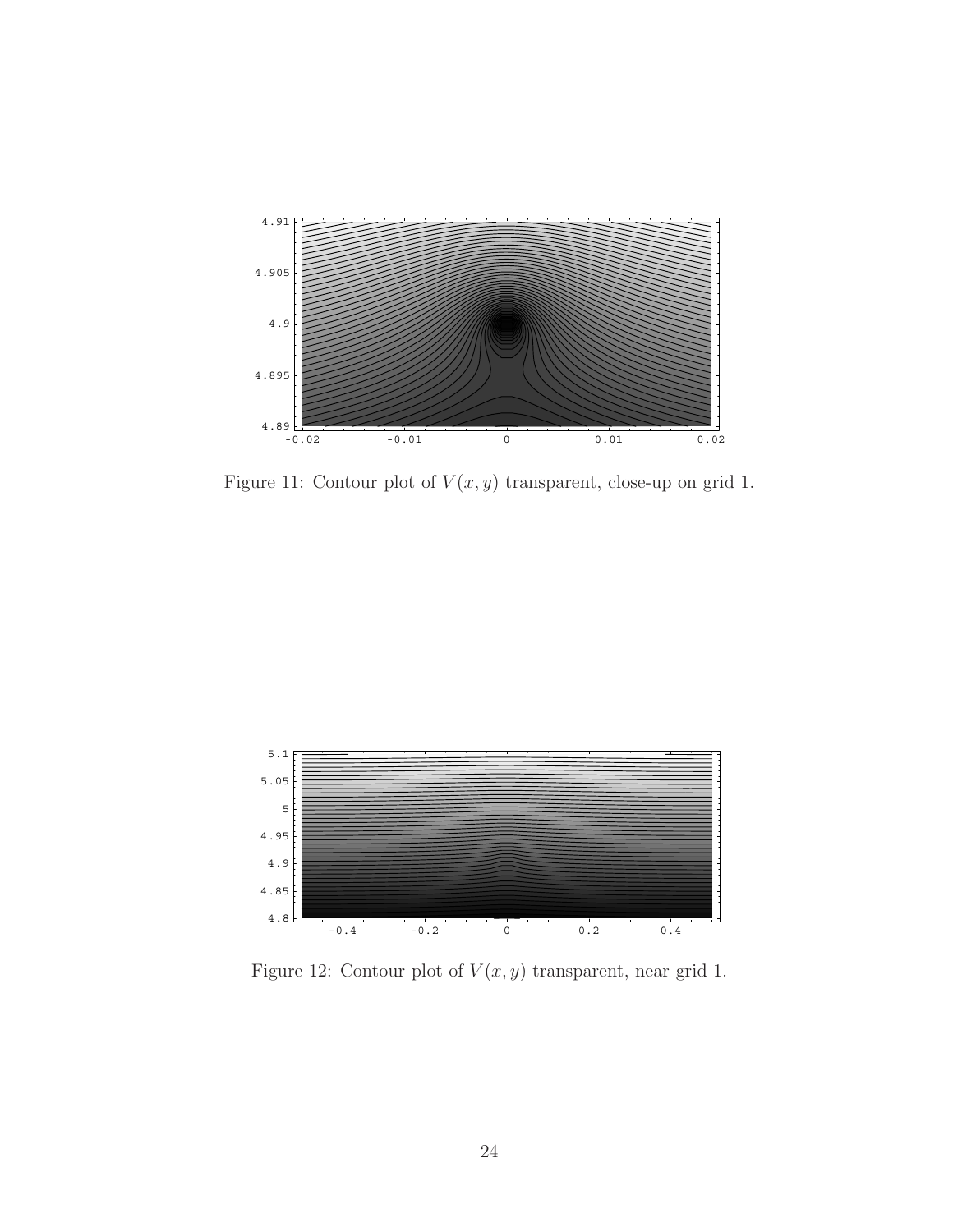

Figure 13: Contour plot of  $V(x, y)$  intercepting, near grids 1 and 2.